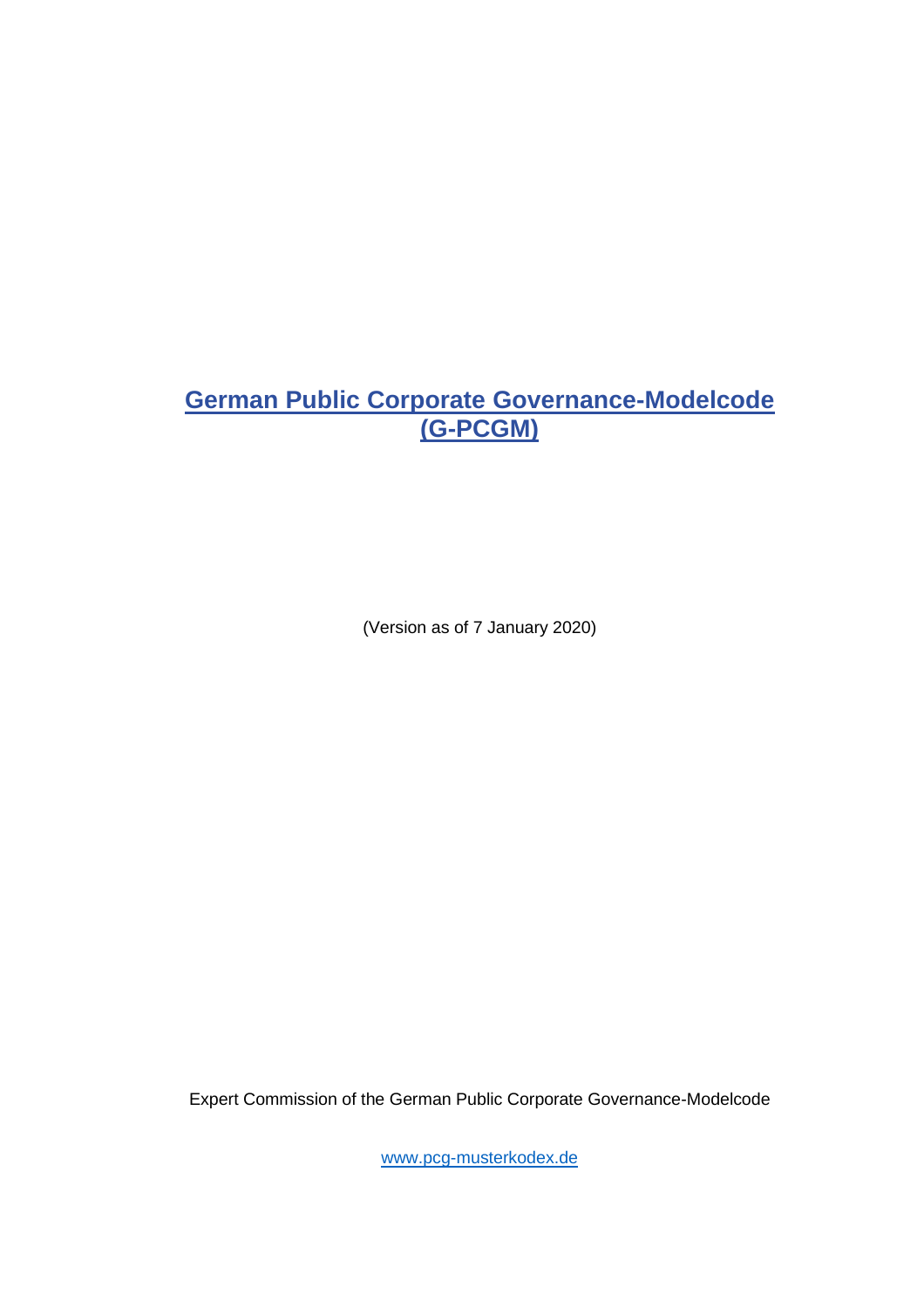## **Founding members of the Expert Commission of the German Public Corporate Governance-Modelcode**

**Prof. Dr. Klaus-Michael Ahrend (Practice Chairman)**, Board Member HEAG Holding AG, Shareholdings Management Darmstadt, among others member of several supervisory boards of state-owned enterprises (SOEs)

**Prof. Dr. Ulf Papenfuß (Scientific Chairman)**, initiator and coordinator of the consultation procedure / of the development of the Expert Commission G-PCGM as well as scientific support, holder of the Chair of Public Management & Public Policy, Zeppelin University Friedrichshafen

**Dr Robert Bachert**, Chief Financial Officer Diakonie Baden-Württemberg, key player/author in the development of the Corporate Governance Code of the Diakonie

**Rainer Christian Beutel**, Board Member Kommunale Gemeinschaftsstelle für Verwaltungsvereinfachung, i.a. former full-time Mayor, member of several supervisory bodies of SOEs

**Prof. Dr. Karl-Heinz Binus**, President of the Saxon Court of Auditors, German representative in the Presidium of the Association of Regional Audit Institutions in Europe

**Dr. Tobias Bringmann**, Managing Director Association of Municipal Enterprises Baden-**Württemberg** 

**Prof. Dr. Dr. h.c. Barbara Dauner-Lieb**, Chair of Civil Law, Trade and Corporate Law, University of Cologne, member of the Board of Directors of the Working Group of German Supervisory Board e.V., member of the Constitutional Court for the State of North Rhine-Westphalia and long-standing member of the Law Review Board of the German Research Foundation (Deutsche Forschungsgemeinschaft)

**Prof. Dr. Dörte Diemert**, City Treasurer of the City of Cologne, member of several supervisory bodies of SOEs

**Michael Ebling**, Mayor of Mainz, President of the Association of Municipal Enterprises (Verband kommunaler Unternehmen), chairman of several supervisory bodies of SOEs

**Herbert Gehring**, Head of the Audit Office of the City of Dresden, Chairman of the Working Group of the Audit Offices of the State Capitals and the Major German cities at the German Cities Day, Board Member at the Institute of Auditors (Institut der Rechnungsprüfer)/ Professional Association for Public Financial Control and Audit

**Tanja Gönner**, Board Spokeswoman of the Deutsche Gesellschaft für Internationale Zusammenarbeit (GIZ) GmbH, member of several supervisory bodies of SOEs

**Prof. Dr. Andreas Lienhard**, Chair of State and Administrative Law, University of Bern, among other things, chairing various expert commissions for the analysis of public corporate governance at the Confederation in Switzerland

**Thomas Müller-Marqués Berger**, Chairman of the Public Sector Group of Accountancy Europe, member of the Technical Committee for State-Owned Enterprises and Public Administrations of the Institute of Chartered Accounts (Institut der Wirtschaftsprüfer), Chairman of the Consultative Advisory Group of the International Public Sector Accounting Standards Board

*Continuation on the following page*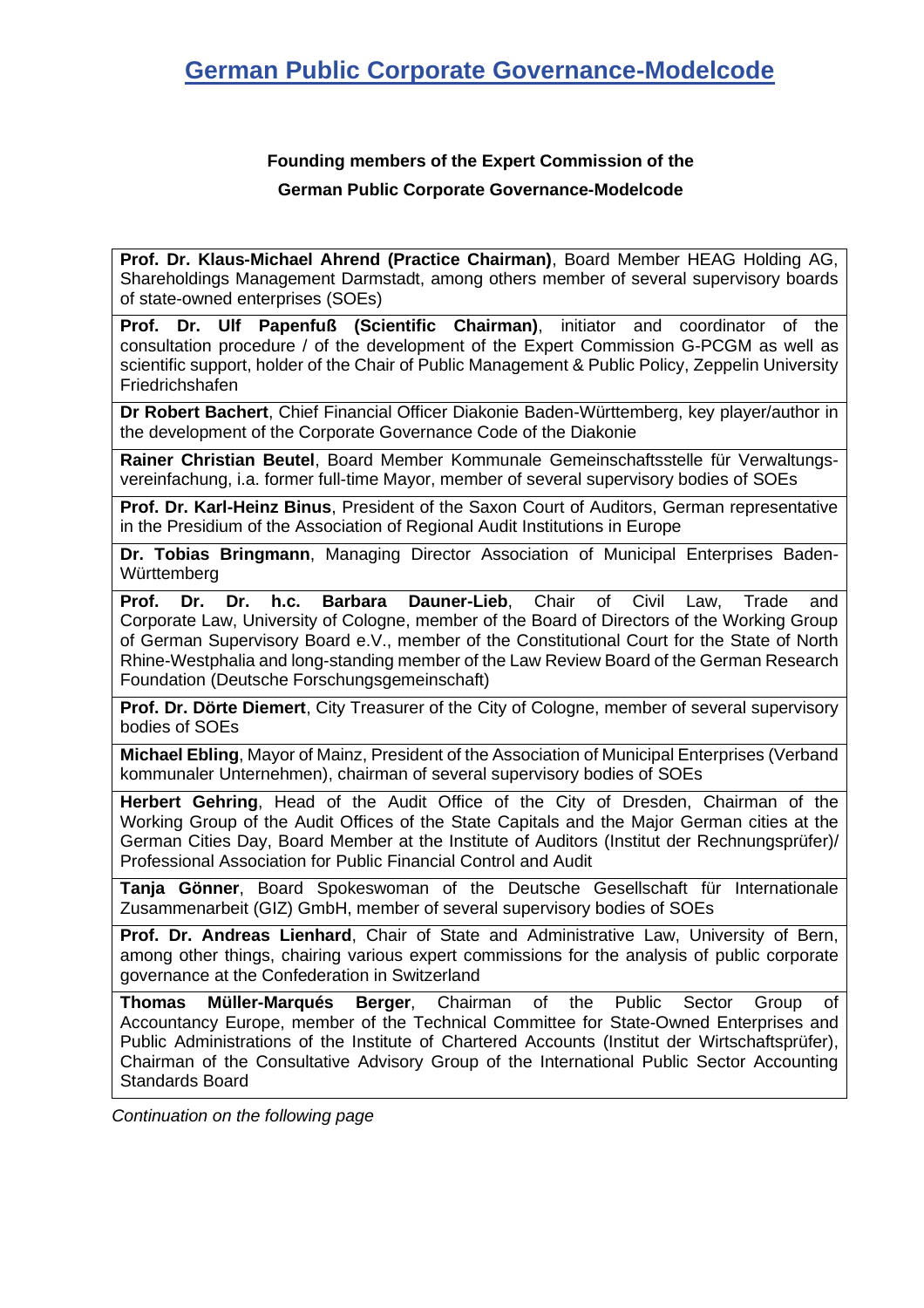## **Founding members of the Expert Commission of the**

#### **German Public Corporate Governance-Modelcode** *(Continued)*

**Rainer Plaßmann,** President of the European Centre for Public Enterprise (CEEP), Head of Personnel and Organisation as well as the Office for The Basic Affairs of Municipal Services of Public Services of Stadtwerke Köln, corresponding member of the scientific advisory board of the Federal Association of Public Services (bvöd)

**Rudolf X. Ruter**, Founder and Head of the Working Group on Sustainable Management of the Schmalenbach Society, member of the advisory board of the German CSR Forum

**Roland Schäfer**, Mayor Bergkamen, First Vice-President of German Cities and Association of Municipalities and President of the Association of Towns and Municipalities of North Rhine-Westphalia, Chairman of several supervisory bodies of SOEs

**Christian Specht**, First Mayor Mannheim, among others deputy Chairman of the Finance Committee of the German City Council, member of several supervisory bodies of SOEs (representation Städtetag)

**Dr. Christiane Sorgenfrei,** Head of the Unit for Shareholdings Management, Guarantees, Banking, Credit and Securities in the Ministry of Finance of the State of Schleswig-Holstein, Member of supervisory and administrative boards of various SOEs, including long-standing chairwoman of the AKN Eisenbahn GmbH

**Prof. Dr. Josef Wieland**, Chair of Institutional Economics, Zeppelin University of Friedrichshafen, member of the National CSR Forum of the Federal Ministry of Economics and Social Affairs, winner of the Max Weber Prize for Business Ethics

**Helene Wildfeuer**, Chairwoman of the German Civil Service Association (Deutscher Beamtenbund), Chairwoman of the Federal Women's Representation of the German Civil Service Federation and holder of the Federal Cross of Merit (in exchange with actors from Ver.Di)

**Brigitte Zypries**, e.g. former Federal Minister for Justice, former Federal Minister for Economic Affairs and Energy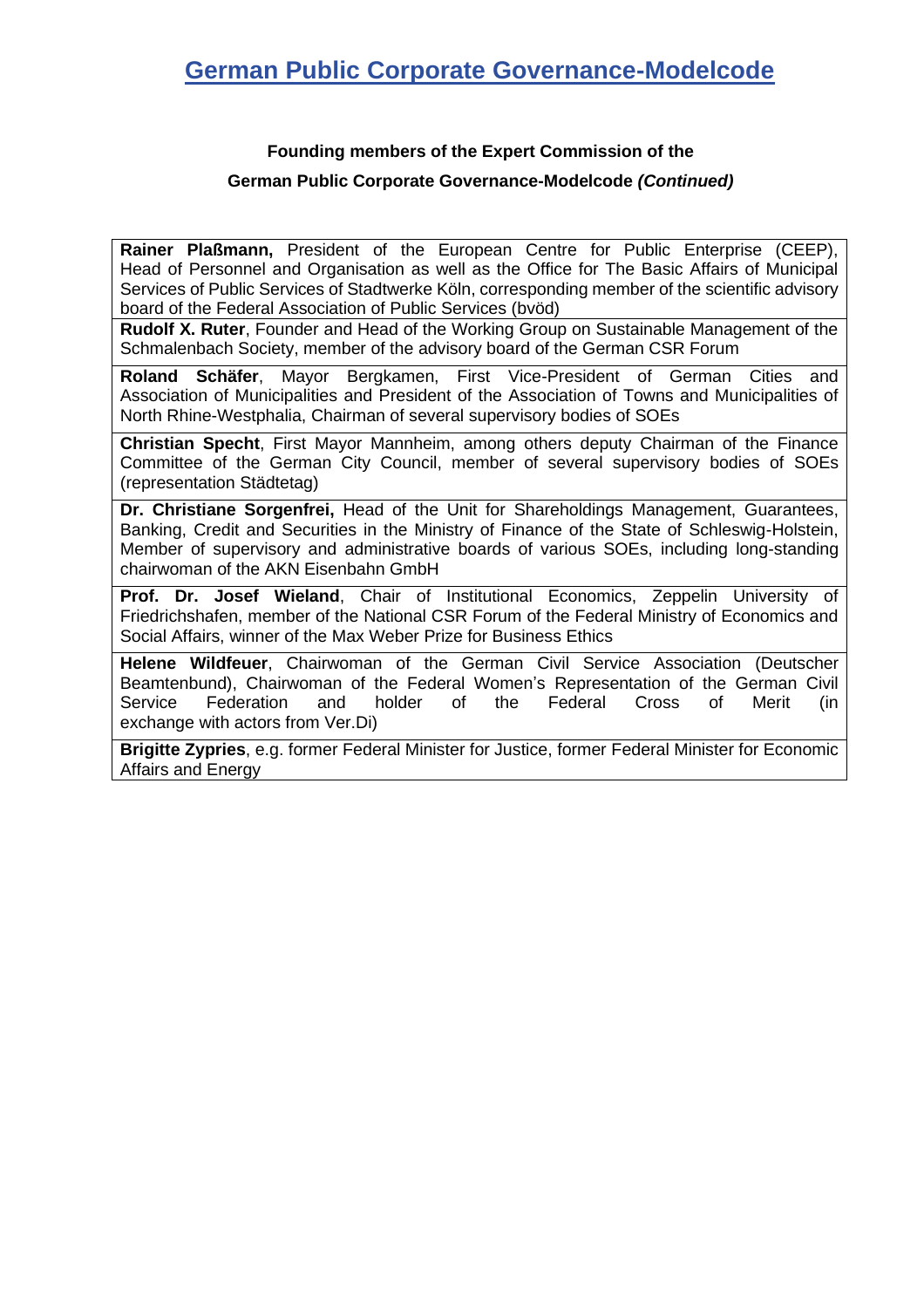#### **Acknowledgements**:

The Expert Commission would like to thank the scientific staff at the Chair of Public Management & Public Policy at Zeppelin University Friedrichshafen, in particular Kristin Wagner-Krechlok and Maximilian Haas, very warmly for their special commitment to the development of the G-PCGM. The Expert Commission would also like to thank Dr Jens Heiling very warmly for providing the present English translation of the G-PCGM. In addition, the Expert Commission would like to thank all participants in the consultation process, the expert commentaries and the ZU|kunftssalon Public Corporate Governance-Modelcode 2019 at the Zeppelin University Friedrichshafen for their valuable contributions and support in the development of the G-PCGM.

#### **Coordination and correspondence address:**

Chair of Public Management & Public Policy [\(puma.zu.de\)](http://puma.zu.de/) Zeppelin University Am Seemooser Horn 20 88045 Friedrichshafen

Phone: +49 (0) 7541 6009 1443 [kontakt@pcg-musterkodex.de](mailto:Kontakt@pcg-musterkodex.de)

The **possibility to download** the G-PCGM as well as further information on the Expert Commission and an overview of literature on the needs and opportunities of a Public Corporate Governance Code can be found on: [www.pcg-musterkodex.de](http://www.pcg-musterkodex.de/)

**Please quote as:**

Expert Commission G-PCGM (2020): German Public Corporate Governance-Modelcode (G-PCGM), Eds. Ulf Papenfuß/Klaus-Michael Ahrend/Kristin Wagner-Krechlok, version as of 7 January 2020, available at: [www.pcg-musterkodex.de.](http://www.pcg-musterkodex.de/)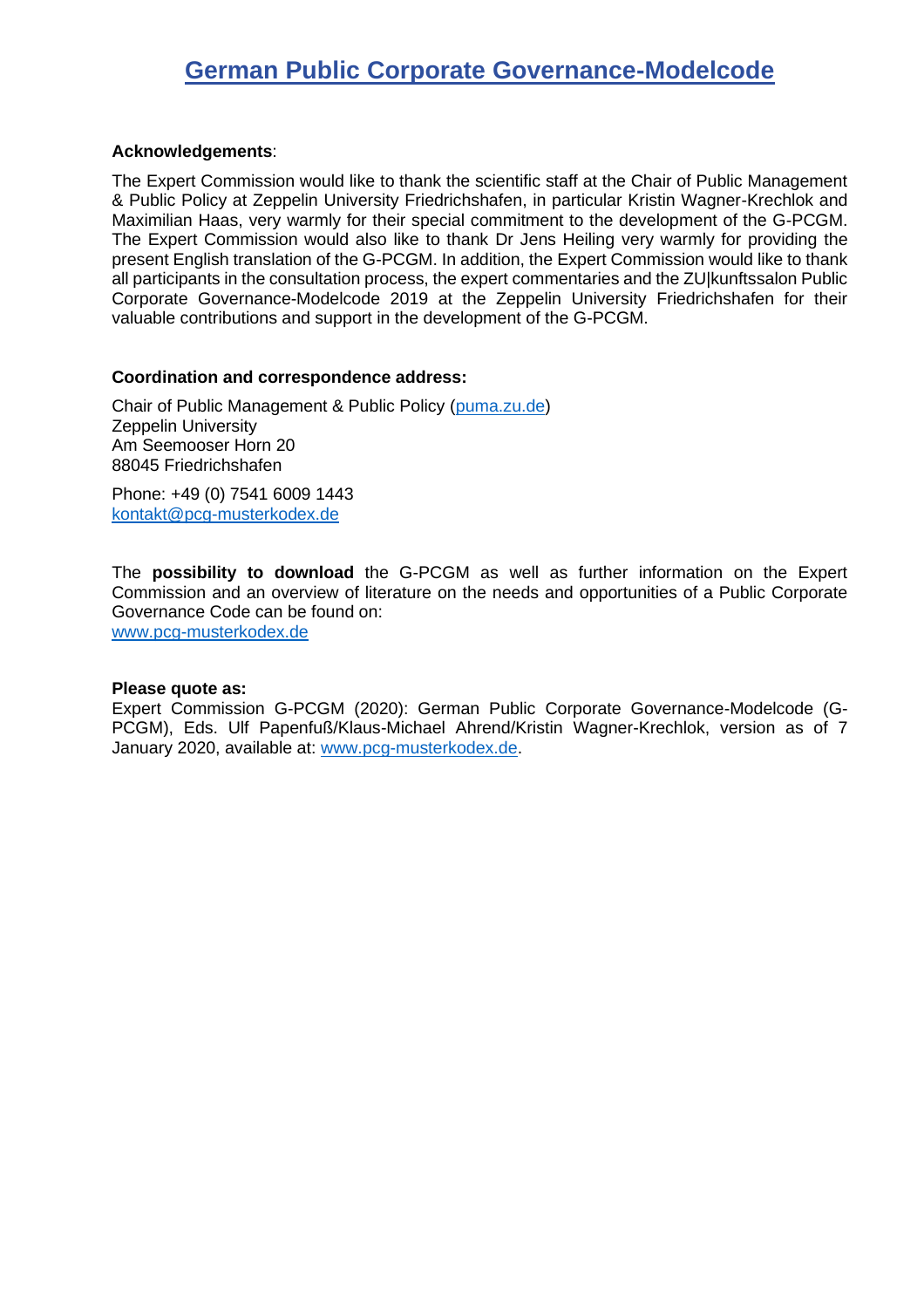### **Table of content**

| 1.         |                                                                                     |  |
|------------|-------------------------------------------------------------------------------------|--|
| 1.1<br>1.2 |                                                                                     |  |
| 2.         | Scope and anchoring of the Declaration of Compliance of the Public Corporate        |  |
| 2.1        |                                                                                     |  |
| 2.2        | Anchoring the Declaration of Compliance in the enterprises' statutes as part of the |  |
| 2.3        |                                                                                     |  |
| 3.         | Shareholders' role, shareholders' meeting and organisational element shareholdings  |  |
| 3.1        |                                                                                     |  |
| 3.2        |                                                                                     |  |
| 3.2        |                                                                                     |  |
| 4.         |                                                                                     |  |
| 4.1        |                                                                                     |  |
| 4.2        |                                                                                     |  |
| 4.3<br>4.4 |                                                                                     |  |
| 4.5        |                                                                                     |  |
| 4.6        |                                                                                     |  |
| 4.7        |                                                                                     |  |
| 5.         |                                                                                     |  |
| 6.         |                                                                                     |  |
| 6.1        |                                                                                     |  |
| 6.2        |                                                                                     |  |
| 6.3<br>6.4 |                                                                                     |  |
| 6.5        |                                                                                     |  |
| 7.         | Risk management, internal audit, integrity and compliance management30              |  |
| 7.1<br>7.2 |                                                                                     |  |
| 8.         |                                                                                     |  |
| 9.         |                                                                                     |  |
|            |                                                                                     |  |
| 9.1<br>9.2 |                                                                                     |  |
| 10.        | Transparency on the enterprise's homepage as a measure for proximity to the         |  |
|            |                                                                                     |  |
|            | Annex II: Objectives and potentials of a public corporate governance code38         |  |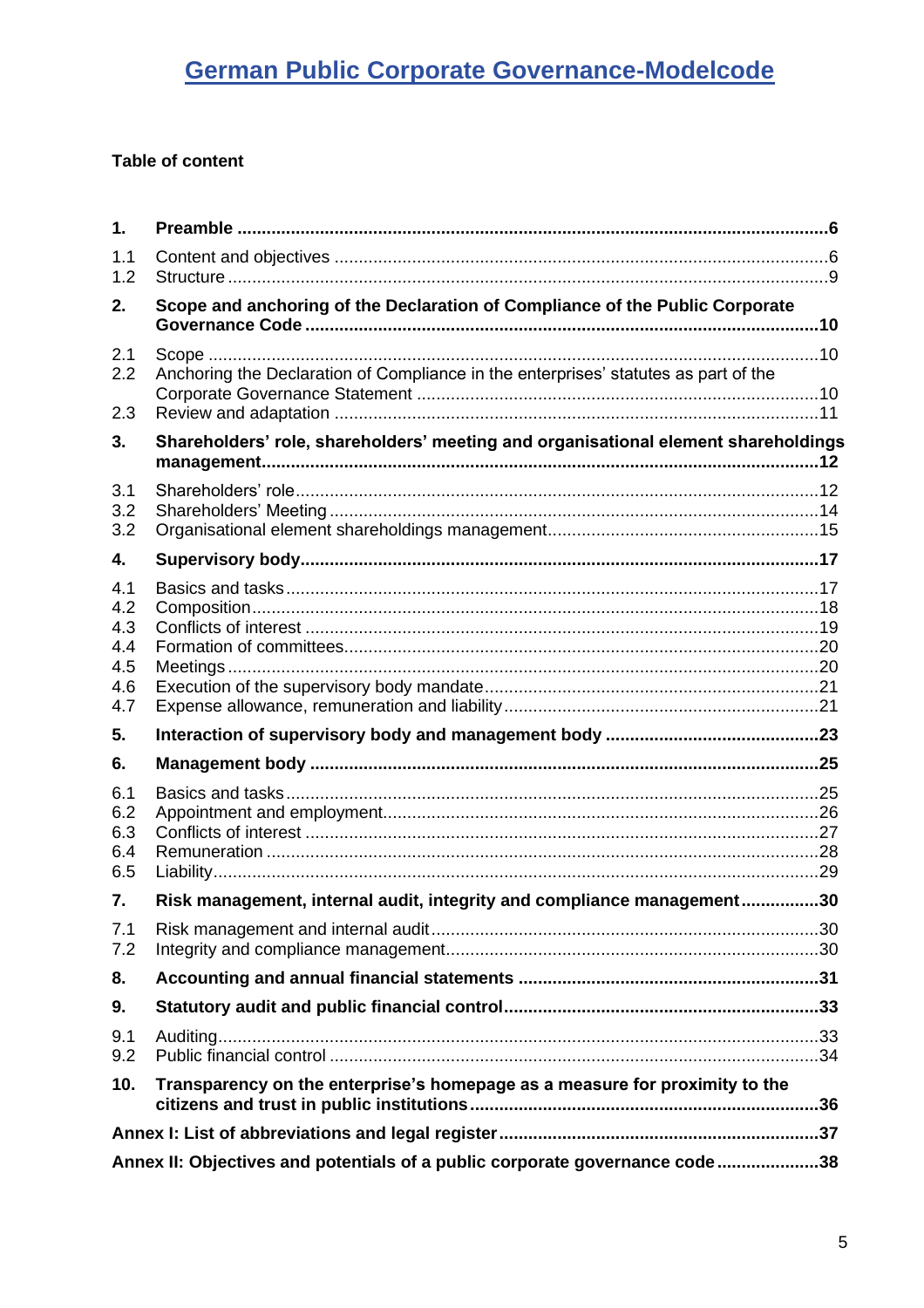## <span id="page-5-0"></span>**1. Preamble**

#### <span id="page-5-1"></span>**1.1 Content and objectives**

Good governance and responsible management in public administrations and state- and municipal-owned enterprises (SOEs) are of particular importance to the state and society. In the debate on sustainable services of general interest, digital transformation, demographic change, climate protection objectives, the United Nations Sustainable Development Goals (SDGs), the future of the democratic community, and the state and public administration modernisation, a requirement-based design of public corporate governance can often support development efforts. Public corporate governance deals with the regulatory framework and the practiced management of public sector organisations with independent business management, such as SOEs. Public corporate governance (PCG) comprises the topics of shareholdings steering and shareholdings management.

*(The following italic text is not part of the official D-PCGM. It deals with definitions of terms and backgrounds to SOEs and public corporate governance.)*

*SOEs can be defined as enterprises that are under the control of public authorities at all government levels, either by majority ownership by one or more public authorities or otherwise by exercising an equivalent degree of control. Reflecting international diversity, different terms are used; however, the term most often used is SOE. In international discussions, the OECD's widely used definition seems to circumscribe meaning in the most clearly defined manner: "enterprises where the state, regional governments or cities have significant control, through full majority, or significant minority ownership". In line with this definition, municipal-owned enterprises are also considered as SOEs. To capture different government levels, municipally and regionally owned enterprises are included in the definition.*

*Regarding the specific conditions of SOEs, PCG can be defined as the legal and factual regulatory framework for control, supervision, and management of organisations of public authorities with independent management. Furthermore, PCG includes the implemented steering, management, and supervision as well as the behaviour of the people working within the regulatory framework. PCG relates both to (external) control and supervision of the organisations with independent management by political bodies and the public administration and to the (internal) management in independent organisational entities. PCG deals with the design of all components of the public authority control system and therefore also with the public administration (e.g. shareholdings management unit) and the respective political body (city council, mayor, parliament, and the like). This combination of internal and external perspective is a key characteristic of PCG.* 

*According to the definition, PCG is not limited to a certain legal form. The term 'corporate' merely specifies the focus on public organisations with independent management. Criteria for independent management are an own annual financial statement or a separate appendix in the budget of the public authority. The respective entities may be profitable or loss-making and may operate in a competing or non-competing market environment.*

*A Public Corporate Governance Code prescribes regulations for the management and supervision of enterprises and contains internationally and nationally recognised standards for good and responsible governance. Enterprises can diverge from the code, but are then obliged to disclose and justify the deviations ('comply or explain' principle). This enables enterprises to reflect on sector- and enterprise-specific requirements.*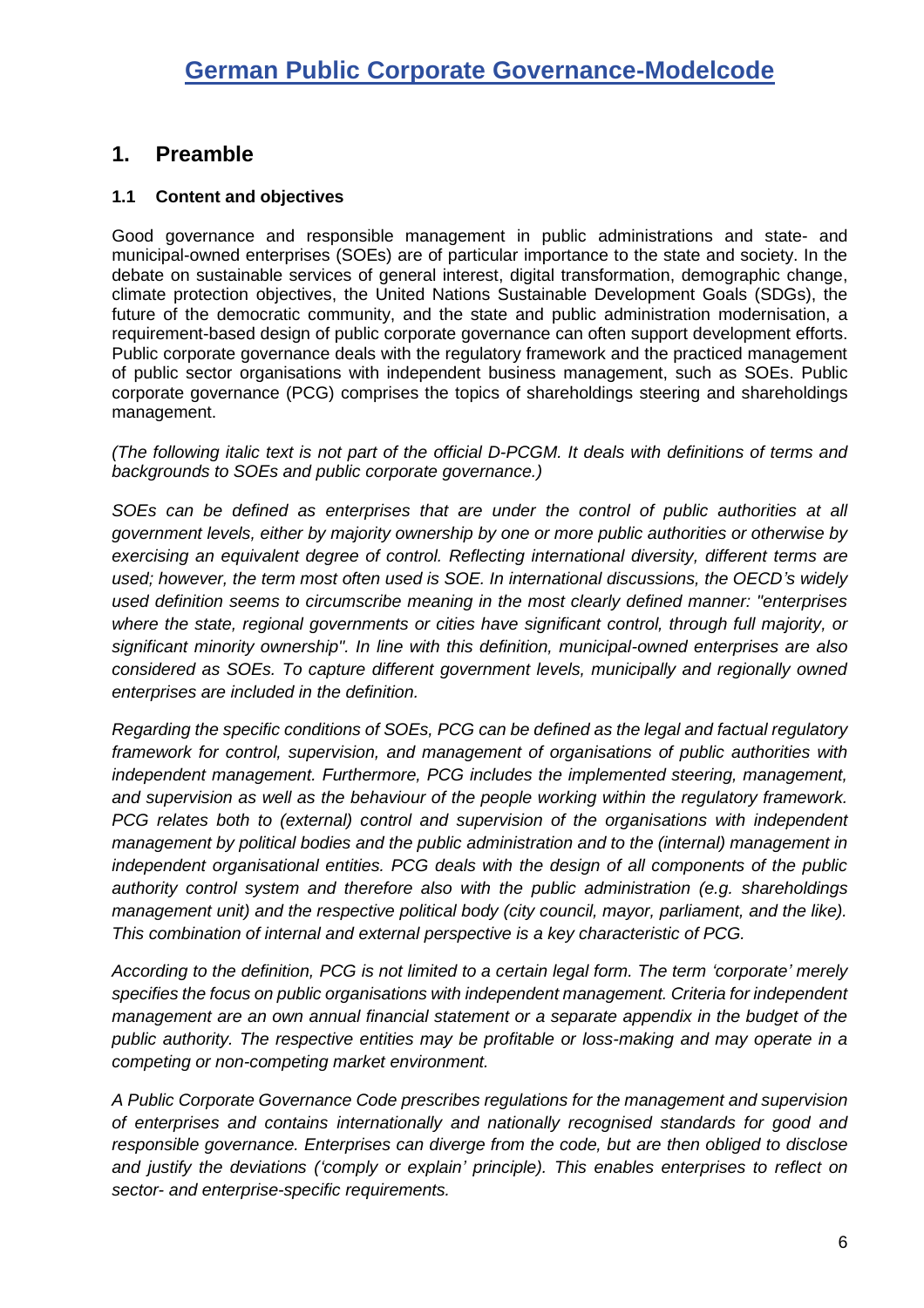*In Germany, the corporate governance system is organised based on a two-tier board system. The management board with the executive directors is responsible for the day-to-day management of the enterprise. The supervisory board with the non-executive directors supervises and advises the members of the management board and is involved in decisions of fundamental importance. Because of greater competencies and more operational influence in the German two-tier system, the management board is of special importance. In SOEs, the supervisory board is appointed by the public authority. Its members are politicians, members of the public administration, external business experts, and representatives of trade unions.*

The aim of public corporate governance is to improve the effectiveness, efficiency and sustainability of public sector organisations in the performance of public tasks and to ensure the public interest and appropriate public influence. The various roles of the public sector as owner, guarantor, producer, legislator, regulator and customer are a particular challenge. Conflicts of interest may exist, for example, between the role of task manager/guarantor, which is geared towards the fulfilment of tasks, and the role as owner, which may be geared towards profitability objectives. These objectives demand not only legality, but also ethically sound, self-responsible behaviour and a continuous engagement with the practiced organisational or corporate culture.

The present German Public Corporate Governance-Modelcode (G-PCGM) includes principles for responsible control, management and supervision of and in SOEs that are considered relevant in practice and science, as well as references to the respective German legal regulations and requirements.

The G-PCGM offers a well-developed support service for groups of actors who are entrusted with the establishment of a Public Corporate Governance Code or the evaluation of an existing Public Corporate Governance Code in public authorities and SOEs. For the G-PCGM, the term "model" can be understood in the sense of a guideline, template or as a manual and "instrument box". The G-PCGM is not intended as a replacement for the Public Corporate Governance Code of a public authority, which is developed locally by the relevant political body (e.g. city council, state parliament). Rather, it serves as systematically developed support for the development or revision of a Public Corporate Governance Code that is perceived as situational for the respective public authority. The G-PCGM can be used specifically for comparisons and as a basis for discussion in the joint development of regulations locally in the respective public authorities.

The G-PCGM is intended to offer cross-cutting added value and work simplification in everyday life through its well-founded derivation. Objectives as well as holistic and individual advantages are:

- Support in the evaluation of existing Public Corporate Governance Codes and the establishment of new Public Corporate Governance Codes;
- Helpful and useful contributions for an exchange in everyday work for the continuous development of public corporate governance as well as impulses for possible approaches to numerous governance issues for all groups of actors concerned with the topic with the aim of sustainable fulfilment of public tasks;
- Pooling of experience and competences as well as a sound and neutral basis for the discussion and establishment of requirements-based regulations in the Public Corporate Governance Code of a public authority;
- Work facilitation and time savings for different people and groups of people in public authorities and enterprises;
- Contribution to a role-conforming behaviour between shareholders and enterprises in the sense of public task fulfilment with respective degrees of freedom;
- Overall strengthening of the awareness for responsible public corporate governance and the justified importance of the topic in the socio-political discussion;
- Contribution to strengthening citizens' confidence in the public sector and SOEs;
- Contribution to the strengthening of the confidence of shareholders and investors as well as of the employees in SOEs in the public sector.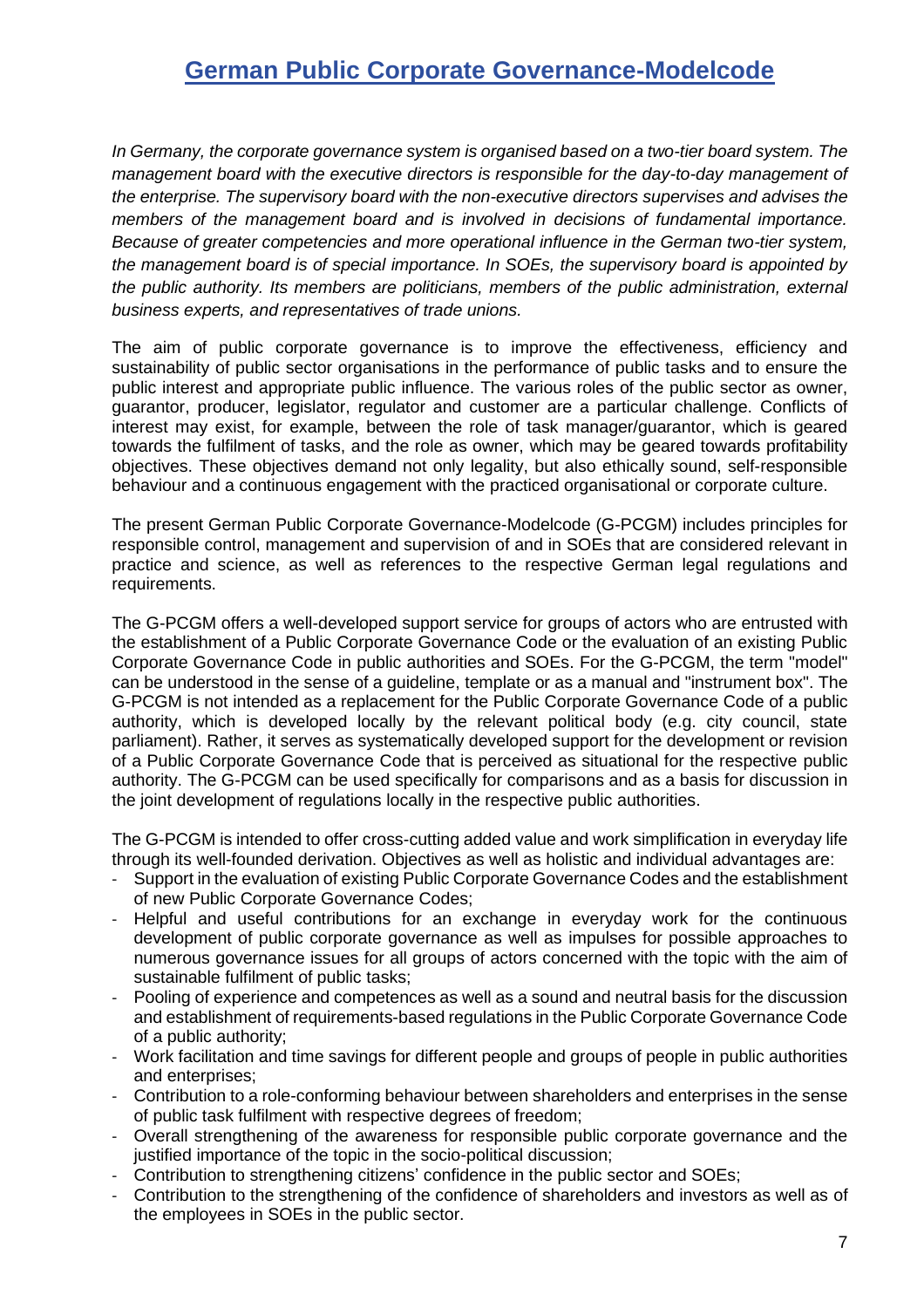In discussions in the public authorities, a Public Corporate Governance Code must be distinguished from a document entitled "Notes for the public administration on shareholdings steering" or a socalled shareholdings directive. It is addressed not only to the public administration, but increasingly also to the corporate bodies and formulates principles of responsible public corporate governance and value standards. On the other hand, notes for the public administration tend to be of an "authority instruction" and are more formal. Appendix II illustrates the objectives and potentials of a Public Corporate Governance Code for the respective public authority in an overview.

The G-PCGM focuses on the sustainable safeguarding of public interests and the alignment of enterprises with the public mandate, the special responsibility of SOEs for their citizens and the interests of all stakeholder groups. The G-PCGM takes into account the legal requirements for the public economy.

The development of the G-PCGM was based on a nationwide consultation procedure with a broad participation of actors from the public sector. An Expert Commission in which the groups of actors involved in public corporate governance, shareholdings steering, and shareholdings management are represented was set up to draft and adopt the G-PCGM. For the Expert Commission, relevant institutional and personal criteria were used as a basis, and formal and content-related independence was ensured in the development and evaluation of the G-PCGM.

During the consultation process and in the preparation of the G-PCGM, in addition to the feedback from the participants in the consultation, numerous existing guidelines and directives of international and supranational organisations, documents adopted by municipal umbrella organisations, the present Public Corporate Governance Codes of German public authorities, the German Sustainability Code and the German Corporate Governance Code for listed companies of the Regierungskommission Deutscher Corporate Governance Kodex are taken into account.

Compared to the German Corporate Governance Code for listed companies, there are numerous special features in public corporate governance. For example, the field of "shareholders" with the political bodies and the organisational element of shareholdings management must be designed completely differently from the field for listed companies and numerous aspects of democratic legitimacy in governance and control processes must be taken into account. In numerous other fields, too, specific regulations appropriate to the situation are required due to the constitutive public purpose and the orientation of enterprises to the public mandate.

The G-PCGM is regularly reviewed against the background of national and international developments by the Expert Commission G-PCGM and adjusted if necessary. To this end, the Expert Commission G-PCGM conducts an integrative, participative and transparent consultation procedure. The interested public is invited to submit written comments on the G-PCGM. The comments will be included by the Expert Commission G-PCGM in further discussions and published on the G-PCGM website, provided the authors of the comments do not object to the disclosure.

The G-PCGM can contribute to the preparation of decisions for the democratically legitimized responsible persons. It offers impulses for possible approaches to numerous technical questions of public corporate governance for all groups of actors involved in this field. In addition, it can help public authorities and enterprises by practising good public corporate governance to present themselves as attractive employers in competition. From an overarching political perspective, the G-PCGM can make relevant contributions to the social debate on trust in public institutions, citizenfriendliness and political culture.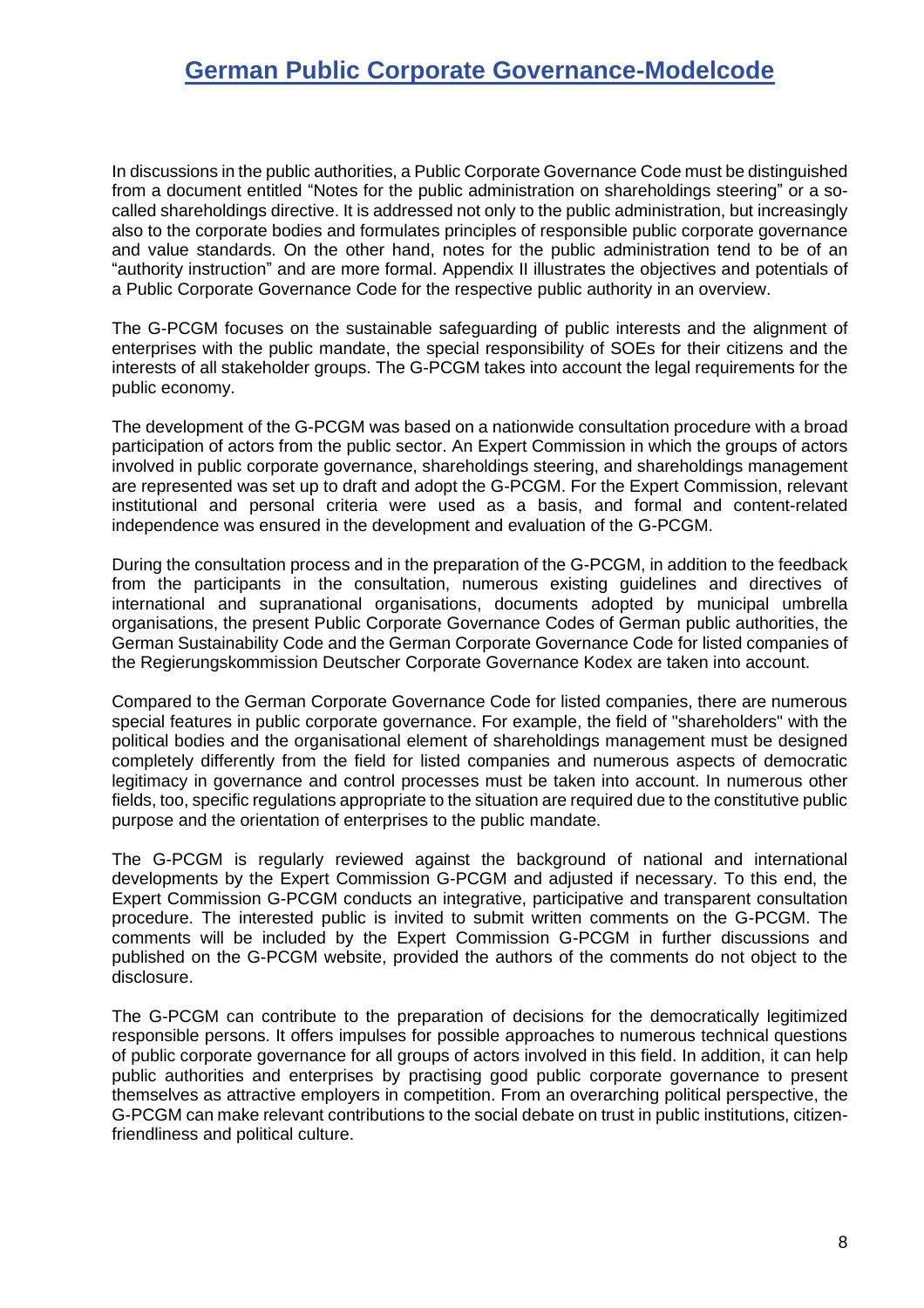#### <span id="page-8-0"></span>**1.2 Structure**

The G-PCGM contains recommendations as well as short references to legal regulations, which are collectively referred to as regulations and are provided with regulation numbers.

Recommendations are identified by the use of the word "shall". A deviation from recommendations in accordance with the specific situation of the enterprise is possible and may be justified in terms of good public corporate governance. If enterprises deviate from the recommendations, the supervisory body and the management body must state this annually in the Declaration of Compliance and provide a comprehensible explanation of the deviation or the solution chosen instead (principle "comply or explain"). It is important to emphasize that a deviation from a recommendation is not to be understood as a "deficiency". The decision not to comply with recommendations may well be justified and an expression of good public corporate governance.

If recommendations are formulated for the shareholder, it shall report in summary form in the shareholdings report or a comparable document on the submission of Declarations of Compliance by the enterprises and on the general handling of recommendations for the shareholder.

The other parts of the G-PCGM that are not marked as a recommendation are short references to legal regulations. These are intended to provide the special and heterogeneous target groups with a condensed overview of particularly important legal regulations.

Where necessary, endnotes point out relevant differences in provisions between federal, state and municipal regulations.

If the term "Public Corporate Governance Code" is used in the G-PCGM, it refers to the respective Public Corporate Governance Code of a public authority. This formulation allows the best possible work with the G-PCGM in the respective public authority.

The regulations of the G-PCGM were formulated with a view to the legal form most frequently found in SOEs, the GmbH (private limited company), with optional supervisory bodies. As far as legally possible, they are to be applied appropriately to enterprises in a different legal form and enterprises with mandatory supervisory bodies to the local corporate structures and boards.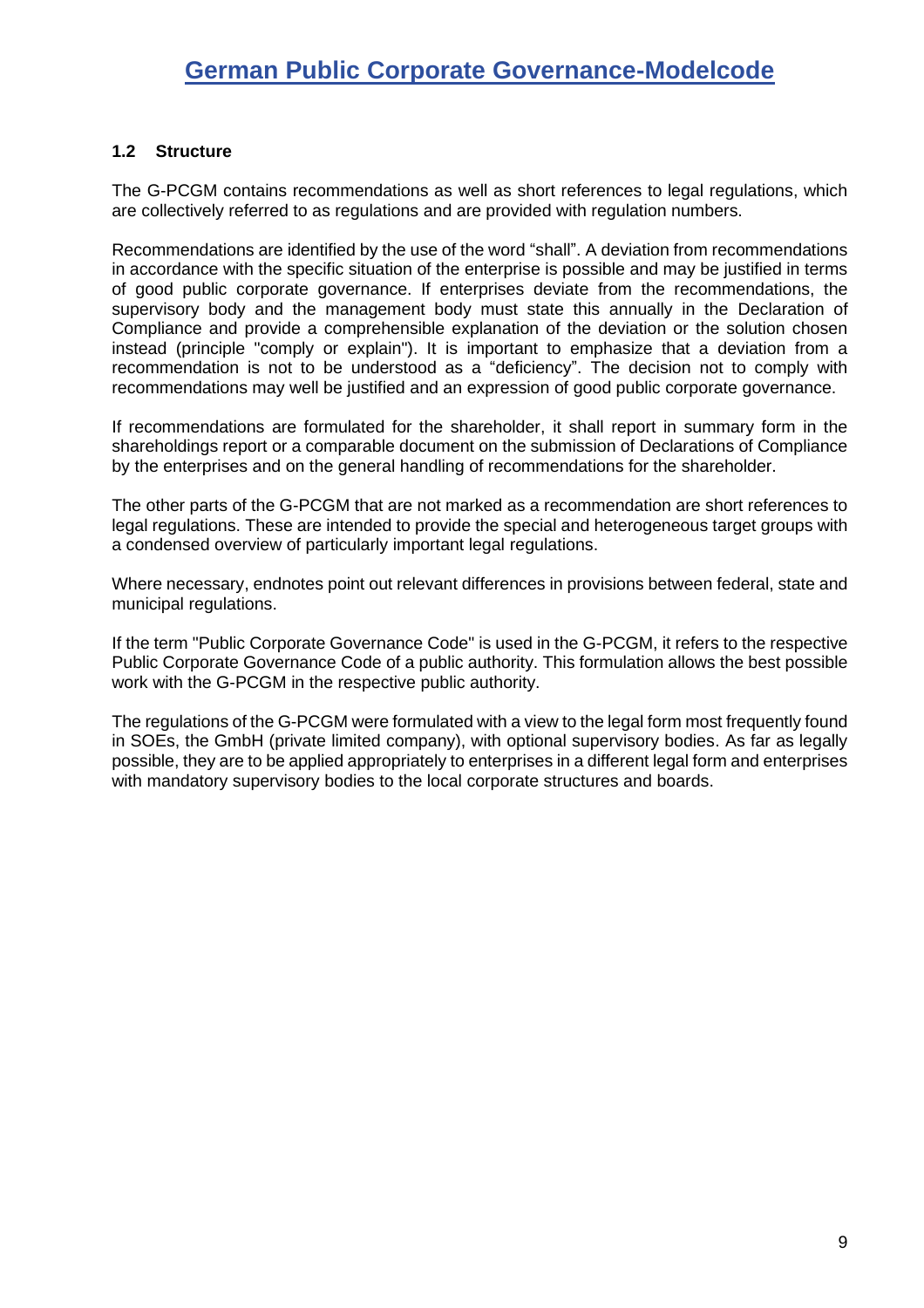### <span id="page-9-0"></span>**2. Scope and anchoring of the Declaration of Compliance of the Public Corporate Governance Code**

#### <span id="page-9-1"></span>**2.1 Scope**

- 1 The Public Corporate Governance Code applies to the public authority and all enterprises in a legal form under private law in which the public authority has a direct majority shareholding. Depending on the size ratio between parent and subsidiary enterprises, indirect shareholdings are recommended to comply with the Public Corporate Governance Code.<sup>1</sup>
- 2 The Public Corporate Governance Code also applies to enterprises in the legal form of a legal entity under public law that are subject to the supervision by the public authority, unless this is contradicted by legal regulations.
- 3 If the public authority does not have a majority shareholding, but holds at least one quarter of the shares in the enterprise, irrespective of the legal form of the enterprise, the authorised representatives of the public authority shall work towards the application of the Public Corporate Governance Code in the corporate bodies.

#### <span id="page-9-2"></span>**2.2 Anchoring the Declaration of Compliance in the enterprises' statutes as part of the Corporate Governance Statement**

4 The unit responsible for shareholdings management (hereinafter referred to as shareholdings management) shall work within the politically responsible body of the public authority to ensure that its authorised representatives in the corporate bodies ensure the anchoring of the Public Corporate Governance Code in the enterprises' statutes or by resolution in the shareholders' meeting.

The anchoring must be done in such a way that the management body and supervisory body must declare annually as part of the Corporate Governance Statement, in analogy to section 289 et seq HGB, that the recommendations of the Public Corporate Governance Code have been and are being complied with or which recommendations have not been or are not being applied and why not. Deviations from the recommendations must be justified in a comprehensible manner. Furthermore, the submission of the Corporate Governance Statement must be anchored in analogy to section 289 et seq HGB in accordance with the form illustrated in the Public Corporate Governance Code.

*(The Corporate Governance Statement is to be understood as a synonym for the term corporate governance report which is used in practice. The German Public Corporate Governance-Modelcode uses the term* Corporate Governance Statement *in accordance with section 289 et seq HGB. This understanding of the term is also used in the German Corporate Governance Code for listed companies of the Regierungskommission adopted on 9 May 2019, which introduces the Corporate Governance Statement as a central instrument of corporate governance reporting. By using the same terminology in the German Public Corporate Governance-Modelcode and in the German Corporate Governance Code of the Regierungskommission, corporate governance reporting shall become more coherent and clearer.)*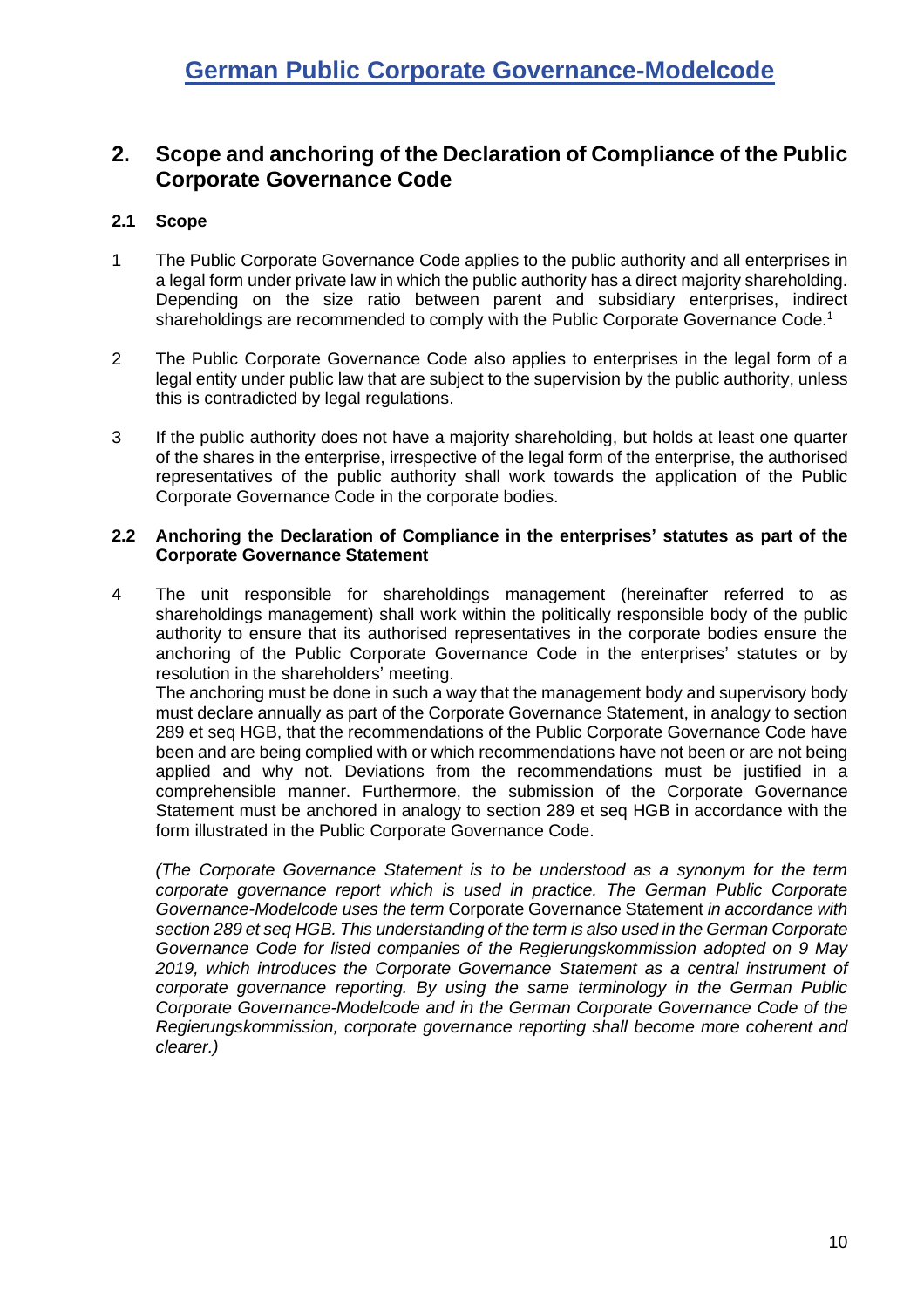<span id="page-10-1"></span>5 The supervisory body and the management body report annually on the enterprise's corporate governance in the Corporate Governance Statement in analogy to section 289 et seq HGB.<sup>2</sup> The Corporate Governance Statement is to be included in the management report, which forms a separate section there. If no management report is published, the declaration shall alternatively be included in the annual financial statements as an annex to the notes. The Corporate Governance Statement is to be made available permanently on the enterprise's website.

Parts of the Corporate Governance Statement are:

- the Declaration of Compliance,
- a description of the functioning of the management body and supervisory body as well as the composition and functioning of their committees,
- the duration of membership of the members of the supervisory body in the supervisory body,
- an indication of whether the set target figures for the proportion of women in the two management levels below the management body have been achieved in accordance with regulation number [98,](#page-24-2) and if not, details of the objective reasons,
- the indication whether the enterprise has defined target figures for filling the supervisory body with women and men in accordance with regulation number [43](#page-17-1) and complied with them during the reference period, and, if not, information on the objective reasons.
- 6 The shareholdings management shall check whether the Declaration of Compliance has been submitted and published as part of the Corporate Governance Statement pursuant to regulation number [5](#page-10-1) and work towards ensuring that the supervisory body and management body prepare and publish the Declaration.
- 7 In adopting the Public Corporate Governance Code, the politically responsible body of the public authority also stipulates that the public authority only acquires a majority shareholding in an enterprise if its commitment to the Public Corporate Governance Code is laid down in the enterprise's statutes. This also applies to indirect majority shareholdings of the public authority if the enterprise that wishes to acquire a new shareholding has already committed itself to applying the Public Corporate Governance Code.<sup>3</sup>

*(The term* politically responsible body *is used to refer to the respective people's representative bodies at local level, e.g. city councils, and the parliaments at federal and state level. It refers to the highest decision-making body of the respective public authority.)*

#### <span id="page-10-0"></span>**2.3 Review and adaptation**

8 The Public Corporate Governance Code shall be regularly reviewed by the shareholdings management and administrative management against the background of developments in the German Public Corporate Governance-Modelcode and, where applicable, national and international developments and adapted as necessary.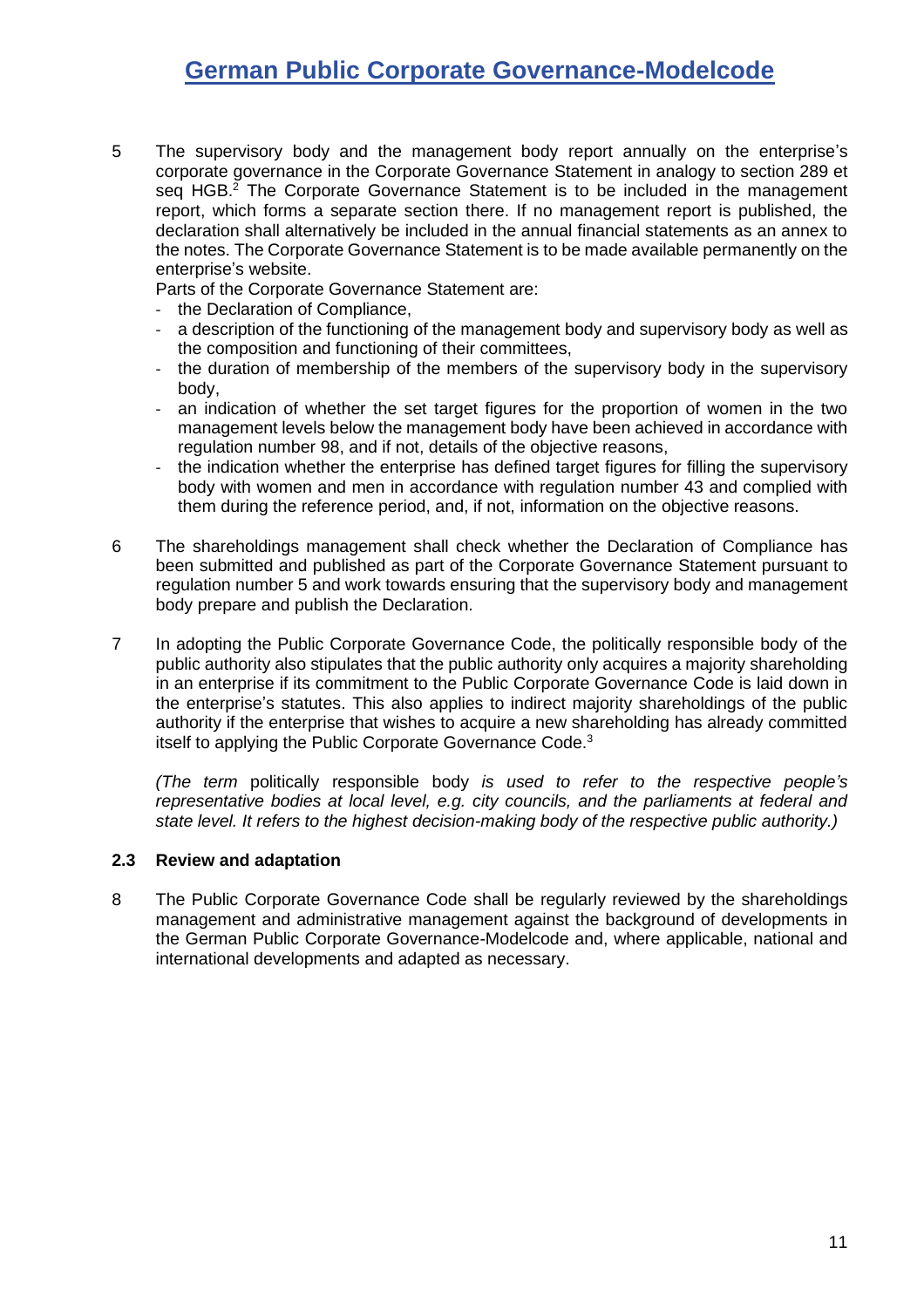### <span id="page-11-0"></span>**3. Shareholders' role, shareholders' meeting and organisational element shareholdings management**

#### <span id="page-11-1"></span>**3.1 Shareholders' role**

- 9 The city/public authority shall examine the development of an urban economic strategy/group strategy for the city/public authority in order to address and additionally activate the overarching potentials for the city/public authority.
- <span id="page-11-2"></span>10 *At this point, the respective Public Corporate Governance Code has to provide for a regulation that sets out the respective legal requirements for economic activity or the requirement for the public sector to establish and own a share in an enterprise.*

*(In many cases, the legal bases include formulations such as: The public authority may participate in the establishment of an enterprise in a legal form under private law or own a share in an existing enterprise in such a legal form only if there is an important public interest, the public purpose pursued cannot be achieved better and more economically by other means and appropriate influence in the corporate bodies is ensured).*

- 11 The public authority shall examine at least once in each legislative term to what extent the economic activity complies with the legal conditions and requirements set out in regulation number [10.](#page-11-2)
- 12 As a shareholder, the public authority defines the object of the enterprise or the corporate purpose as the first strategic orientation and derived from the superordinate strategic objectives of the public authority with regard to the public mandate of the enterprise in its statutes. The object of the enterprise or the corporate purpose can only be changed with the approval of the shareholders.
- 13 As a shareholder, the public authority shall derive owner/shareholder objectives for the respective enterprise (so-called objective system for the enterprise) from the overarching objectives of the public authority, the resolutions of the politically responsible body of the public authority and taking into account the relevant stakeholder interests. The owner/shareholder objectives shall illustrate the important public interest required by law with performance/impact objectives and financial objectives, taking into account sustainability objectives. The owner/shareholder objectives are reflected in the object of the enterprise or the corporate purpose.
- 14 The authorised representatives of the public authority in the corporate bodies shall work towards ensuring that the management body develops the corporate strategy on the basis of the owner/shareholder objectives, coordinate it with the supervisory body and, on recommendation of the supervisory body, have it adopted at the shareholders' meeting. The management body shall regularly discuss the state of strategy implementation with the supervisory body. Medium-term financing and investment plans shall be drawn up on the basis of the corporate strategy. The management body shall draw up a business plan for each financial year, including a performance plan, investment plan, finance plan and staffing plan, and shall have it adopted at the shareholders' meeting upon the recommendation of the supervisory body.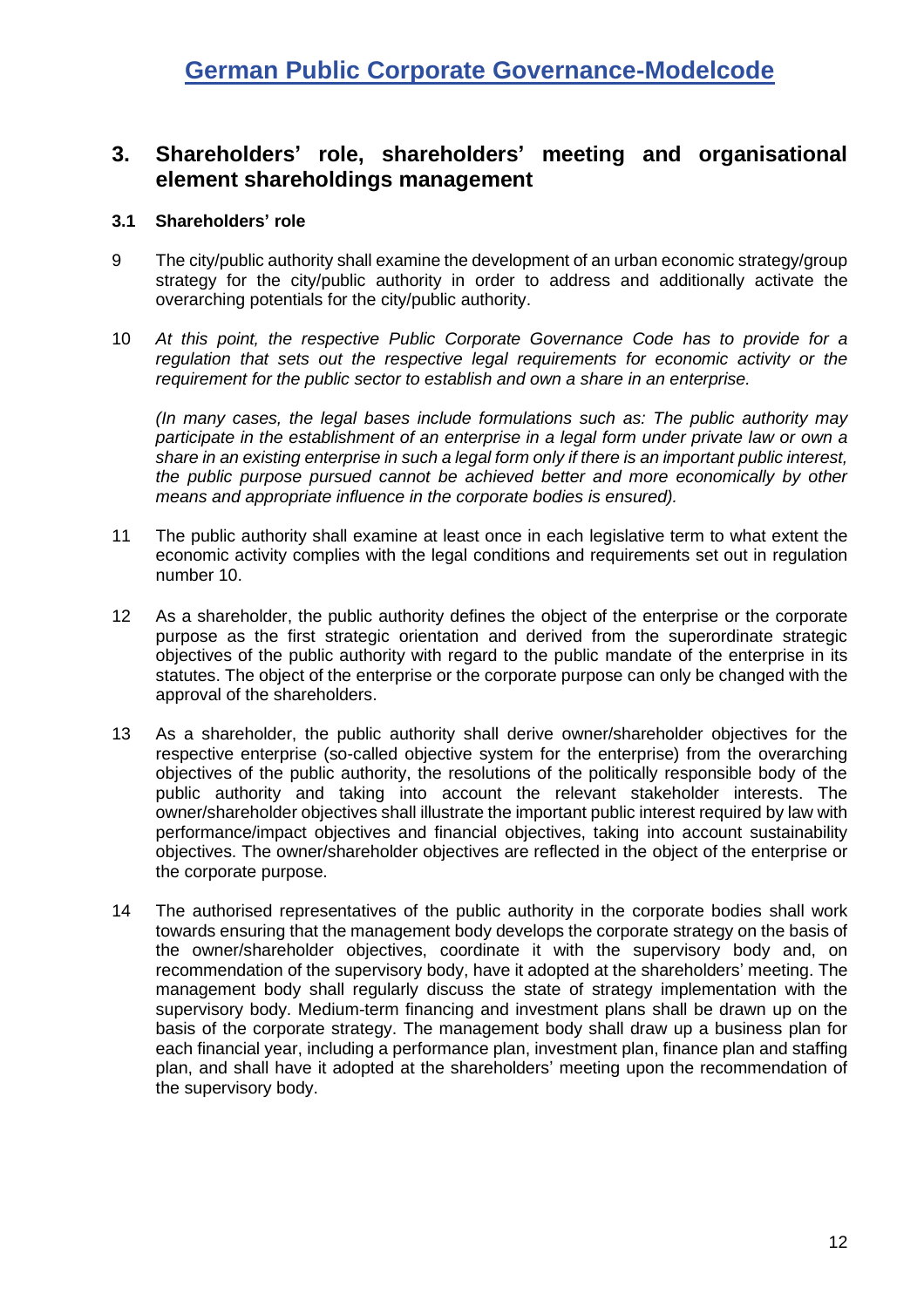- 15 When drawing up the public authority's budget, the aim shall be to produce a meaningful overview of the individual policy areas, which enterprises receive how much funding from the public authority and what objectives they are pursuing.
- 16 The budget shall be accompanied by a summary presentation of the public authority's business portfolio. Parts of the presentation shall be:
	- overview of the policy areas in which enterprises are active;
	- list of the grants made by the public authority to the individual enterprises as well as the profit transfers of the individual enterprises to the public authority for the planned year(s) and for the previous year.
- 17 The administrative management, the public administration itself, supervisory bodies and management bodies shall examine to what extent the possibilities of integrated human resources management are systematically used for both the public administration and the enterprises. This includes, for example, joint measures by the public administration and the enterprises in the area of personnel recruitment (e.g. joint job portal, joint marketing) and personnel development (e.g. joint coaching and mentoring programmes, job rotation) as well as integrated work in promoting gender equality.
- 18 The public authority shall organise a meeting at least once a year between the head of human resources in the public authority's administration and the enterprises to discuss the potential of integrated human resources management and where applicable any individual approaches already implemented.
- 19 The committee responsible for shareholdings (hereinafter referred to as the shareholdings committee) in the politically responsible body of the public authority shall be regularly informed by the management body or the shareholdings management in non-public meetings about matters that are material to the owner/shareholder objectives and relevant aspects in the context of the adoption of the annual financial statements or consolidated financial statements and the appropriation of the annual profit. The proportion of women on this committee shall be at least as high as the proportion of women in the politically responsible body as a whole.

*(Against this background, it is recommended in practice and in the literature that the parliament or the respective people's representative body form a shareholdings committee with special rights, which regularly receives and discusses reports from SOEs and also from shareholdings management. This committee shall be established in the main statutes in a similar way as the main committee or the audit committee. Likewise, it shall not only be a preparatory committee, but shall also have rights of initiative and other competences in accordance with the relationship and cooperation between the shareholder and the supervisory body – e.g. to discuss regular direct reports from enterprises, shareholdings management and audit firms. Management bodies and audit firms shall have a corresponding obligation to participate.)*

20 The shareholdings report shall be treated once a year by the politically responsible body of the public authority as a whole. 4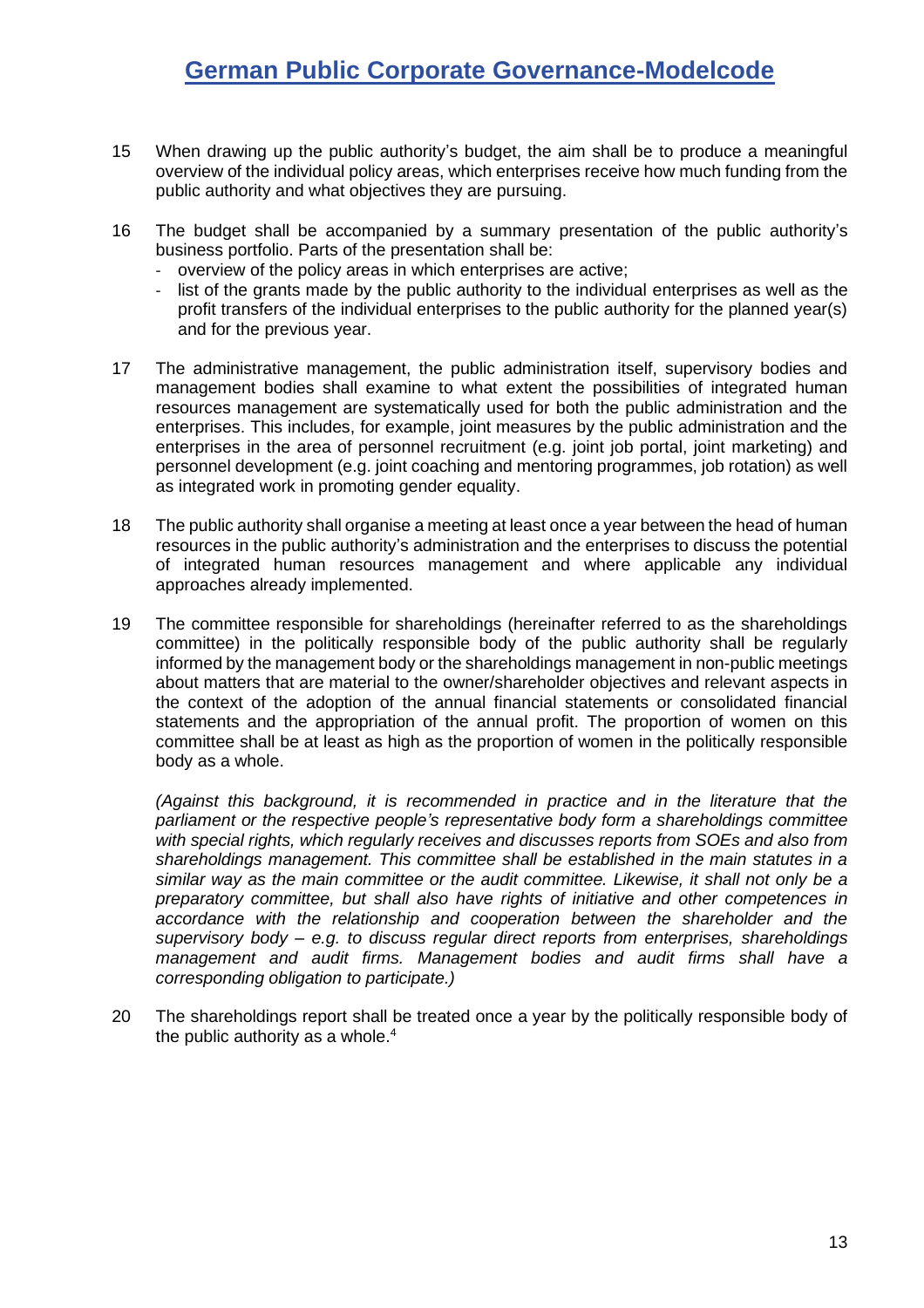#### <span id="page-13-0"></span>**3.2 Shareholders' Meeting**

- 21 The public authority exercises its rights as a shareholder in the shareholders' meeting and exercises its voting rights there. As a shareholder, the public authority shall examine whether to establish an optional supervisory body. If no supervisory body is established, the shareholders' meeting shall assume its tasks. If a supervisory body is set up, the guiding principle shall be to ensure very clear responsibilities between the shareholders' meeting and the supervisory body.
- 22 The public authority is represented at the shareholders' meeting by a person by virtue of his/her office or by (an) authorised representative(s). Sub-authorisations can be issued if required.
- 23 Certain rights and tasks are assigned to the shareholders' meeting by law, e.g. decisions on major changes to the enterprise and asset disposals, and/or are assigned in the enterprise's statutes. Unless otherwise provided for by law or the statutes, the shareholders' meeting decides in particular on the appointment and dismissal of the members of the management body as well as their remuneration and the appointment and dismissal of the supervisory body. It elects the audit firm. On the recommendation of the supervisory body, it shall decide on the adoption of the annual financial statements or consolidated financial statements, the approval of the management report or group management report and on the appropriation of annual profits, as well as on the discharge of the management body and supervisory body. On the recommendation of the supervisory body, the shareholders' meeting shall adopt the business plan in good time before the beginning of the new financial year.
- 24 A representative of a shareholder who is himself/herself a member of the supervisory body must not participate in the decision of the shareholders' meeting on the discharge of the supervisory body.
- 25 The shareholders' meeting shall be convened at least once a year with a notice period of at least two weeks in text form, stating the place and time of the meeting, the agenda and notification of the proposed resolutions.<sup>5</sup> The invitation shall be accompanied by discussion documents explaining the subject and purpose of the proposed resolutions. At the same time as it is sent to the shareholders, the shareholdings management of the public authority shall receive all documents. They shall be sent electronically and encrypted via e-mail or by a cloud solution.
- 26 Minutes shall be kept of the meetings of the shareholders' meeting, which shall be signed by the chairperson of the meeting and the keeper of the minutes. These minutes shall include the place and date of the meeting, the participants, the agenda, the course of the meeting and the resolutions. The minutes shall be sent to each shareholder and the shareholdings management very promptly, but no later than eight weeks after the meeting, and shall be submitted to the shareholders' meeting for approval at the next meeting.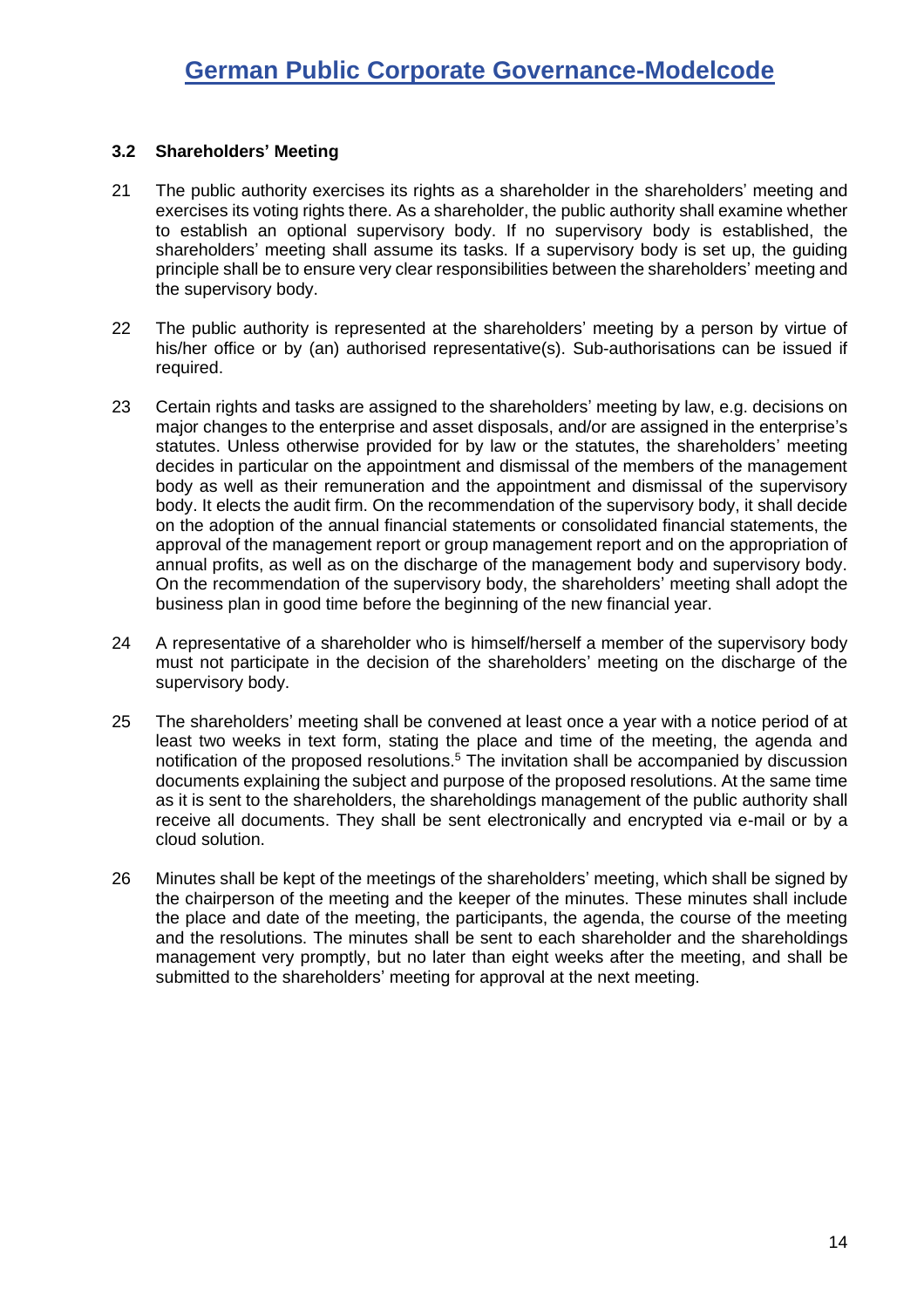#### <span id="page-14-0"></span>**3.2 Organisational element shareholdings management**

- 27 The administrative management of the public authority $\delta$  shall ensure the establishment of an effective shareholdings management for all enterprises of the public authority and provide it with adequate human and material resources in terms of quality and quantity.
- 28 The shareholdings management shall comprise the tasks of shareholdings administration, shareholdings controlling and mandate management and support the shareholders in shareholdings steering by preparing and monitoring decisions.
- 29 The target system for steering shareholdings shall include target controlling, which is carried out by the shareholdings management. Within target controlling, the achievement of the owner/shareholder objectives, including the implementation of the strategic corporate concept and the annual business plan, as well as the achievement of the targets agreed with the management bodies, shall be regularly monitored on the basis of ratios and indicators in an intra-year reporting system in the form of quarterly reports. The shareholdings management regularly reports to the administrative management and the shareholdings committee on the results of the target controlling.
- 30 The meeting documents for the supervisory body shall be reviewed by the shareholdings management as part of the mandate management. The shareholdings management shall prepare statements on the meeting documents with recommendations regarding questions to be asked and/or specific resolutions.<sup>7</sup>
- 31 To the extent legally possible and in accordance with the provisions of the enterprise's statutes, a representative of the shareholdings management shall attend the meetings of the supervisory body as a member or as a guest. The shareholdings management shall aim to ensure that the right to guest attendance is exercised with an equal gender representation. The participation of the shareholdings management shall support the shareholder role of the public sector appropriately.
- 32 In the absence of participation of the shareholdings management in the meetings of the supervisory body, the members seconded to the supervisory body at the initiative of the public authority shall inform the shareholdings management on matters that are essential for the shareholdings management to support the fulfilment of the role of shareholder and the preparation of decisions. In doing so, the obligation of confidentiality pursuant to sections 394 - 395 AktG must be adhered to.
- 33 The management body shall coordinate the draft business plan with the shareholdings management and the administrative management in good time before the decision is taken at the shareholders' meeting (business plan discussion). The management body shall present in the business plan in a generally understandable form what sponsoring benefitsare planned for which organisations.
- 34 The management body shall submit the annual financial statements or consolidated financial statements to the shareholdings management in good time before they are dealt with by the supervisory body, so that specialities, accounting issues, in particular the exercise of options, and effects on the budget of the public authority can be discussed in advance and agreements can be better implemented. The preliminary discussion shall take place at least four weeks before the meeting of the supervisory body that discusses the annual financial statements or consolidated financial statements. The management body shall submit a draft of the audit report to the shareholdings management as soon as possible, but at least seven days before the meeting.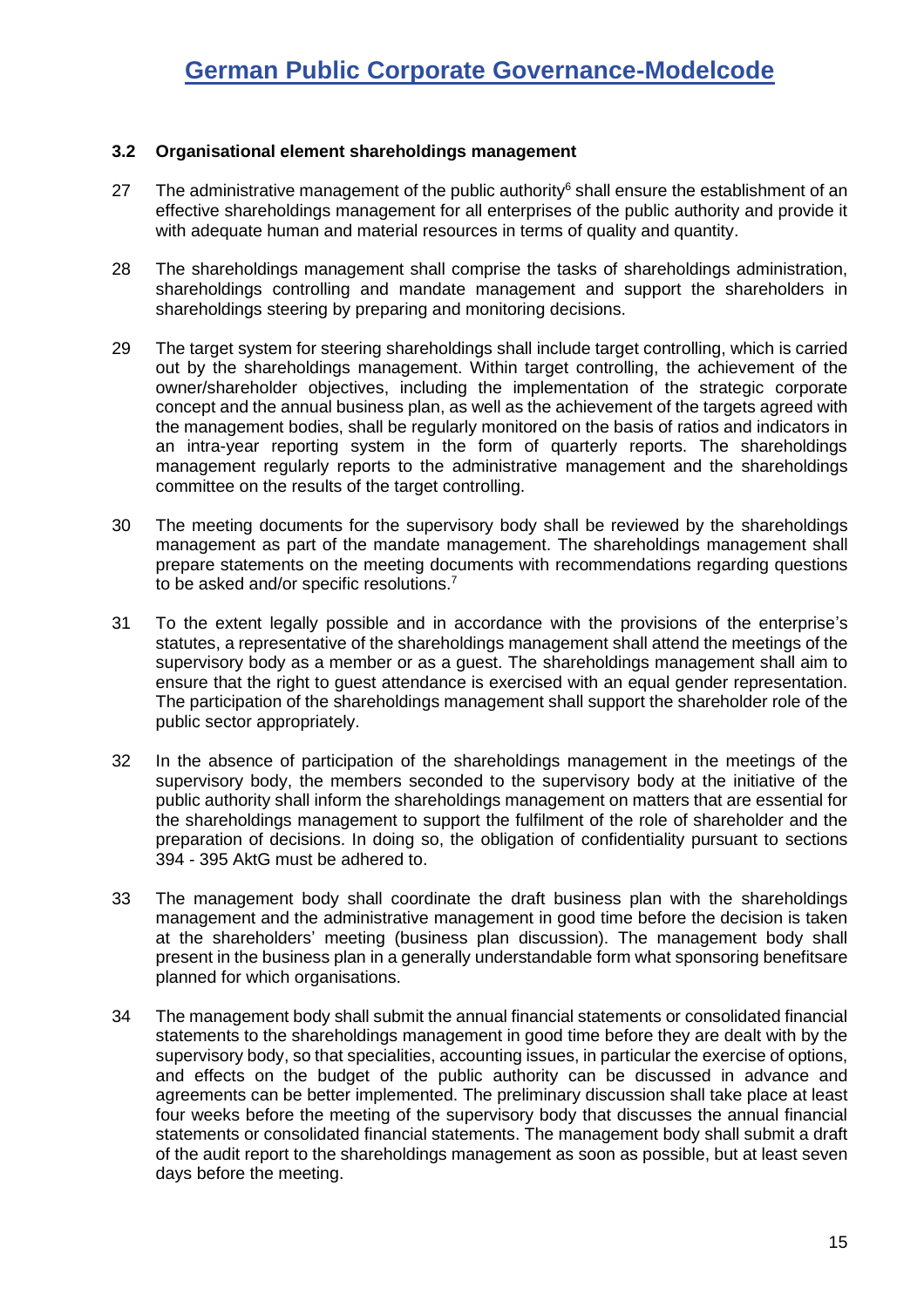35 The shareholdings management prepares the shareholdings report of the public authority and shall publish it on its website on a permanent basis.<sup>8</sup> It is intended to provide politicians and the general public with the opportunity to obtain a systematic overview of the enterprises of the public authority and thus of the use and impact of public funds. The shareholdings report shall provide an annual summary report on the submission of the Declarations of Compliance by the enterprises as well as on the general handling of recommendations for the shareholder. The shareholdings report shall also provide an overarching presentation of the public authority's own objectives in the context of the United Nations' sustainability goals (SDGs) and the German Federal Government's sustainability strategy, and which sustainability aspects are particularly relevant in the specific context of the public authority.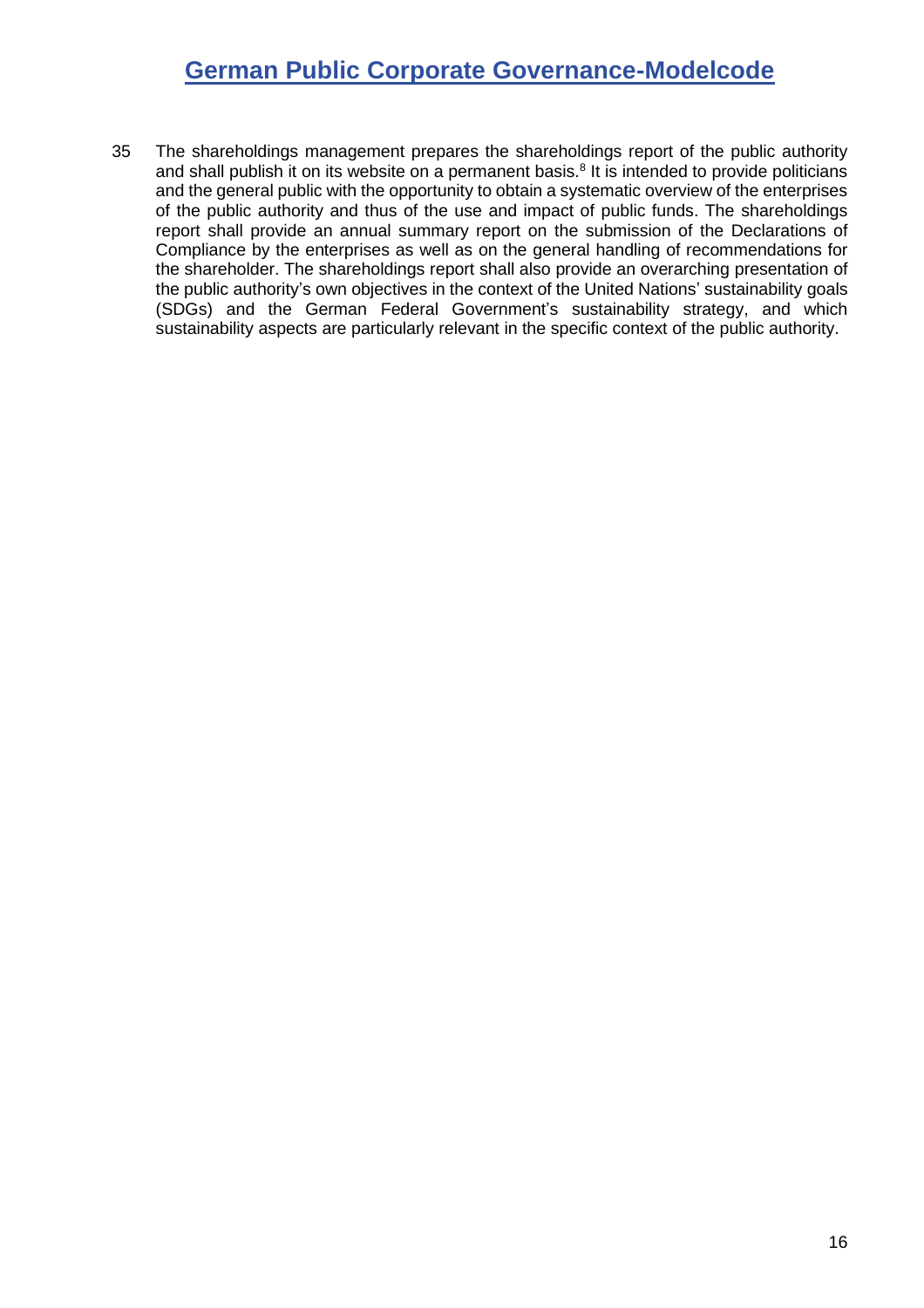## <span id="page-16-0"></span>**4. Supervisory body**

#### <span id="page-16-1"></span>**4.1 Basics and tasks**

- 36 The supervisory body regularly supervises and advises the management body on the management of the enterprise. It must be involved in decisions of fundamental importance to the enterprise.
- 37 The object of supervising is the regularity, appropriateness and economy of decisions taken by the management body. This includes, in particular, whether the enterprise has acted within the scope of its statutory tasks and complied with the relevant provisions and whether the business is being conducted economically with the diligence of a prudent and conscientious member of the management body. The requirements of section 53 HGrG as well as the extended audit and the questionnaire of IDW PS 720 must also be complied with. The subject of the deliberations of the management body by the supervisory body shall be, in particular, the future projects and plans of the management body. To this end, the supervisory body shall be informed about the intended business policy and other general questions of corporate planning – in particular financial, investment and personnel planning – and shall receive reports from the management body.
- <span id="page-16-2"></span>38 The supervisory body shall adopt its own rules of procedure.
- 39 The supervisory body shall regularly assess the effectiveness of the supervisory body as a whole and its committees in fulfilling their tasks. In the Corporate Governance Statement in accordance with regulation number [5,](#page-10-1) the supervisory body shall report whether and how a self-assessment has been carried out.
- 40 The chairperson of the supervisory body coordinates the work of the supervisory body, chairs its meetings and represents the interest of the supervisory body externally. He/she and other individual members shall not be granted the right to take decisions alone in place of the supervisory body.
- 41 The chairperson of the supervisory body shall maintain regular contact with the management body and discuss with it the strategy, business development and risk management of the enterprise. The chairperson of the supervisory body has to be informed without delay by the management body of important events that are of material importance for the assessment of the situation and development and for the management of the enterprise. He/she shall then inform the supervisory body and, if necessary, convene an extraordinary meeting of the supervisory body.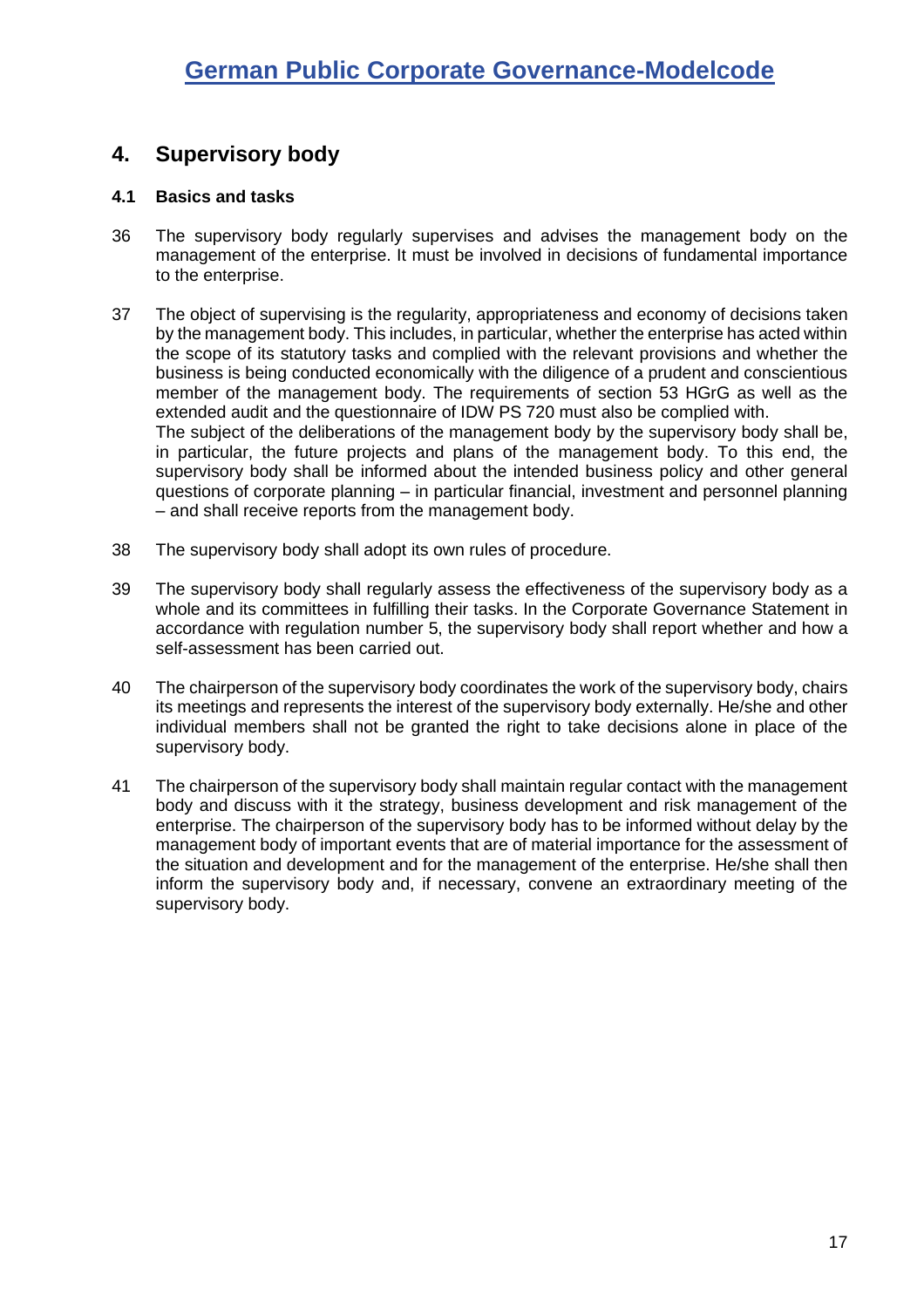#### <span id="page-17-0"></span>**4.2 Composition**

- 42 The supervisory body shall be composed in such a way that its members as a whole have the knowledge, skills and professional experience necessary for the proper performance of their tasks. If this is not the case, the members shall acquire the necessary knowledge. The composition shall take into account the enterprise-specific importance and situation from the perspective of the public authority, the owner/shareholder objectives, potential conflicts of interest, the availability of the members of the supervisory body and diversity.<sup>9</sup> Depending on the object and size of the enterprise, the shareholder shall specify concrete targets for the composition of the supervisory body and, in consultation with the supervisory body, develop a competence profile with regard to the members delegated by the shareholder. Proposals of the supervisory body to the shareholders' meeting shall take these objectives into account and at the same time aim at filling the competence profile for the whole body.
- <span id="page-17-1"></span>43 The shareholder shall set target figures for the proportion of women on the supervisory body for the members delegated by the shareholder in analogy to section 111 AktG. The supervisory body shall be composed of at least 30 percent women and at least 30 percent men, in analogy to section 96 AktG. Furthermore, equal gender representation shall be promoted.
- 44 The shareholder shall set an appropriate age limit for the members of the supervisory body.
- 45 At least one external and independent member with proven professional qualifications and/or industry knowledge shall be appointed to the supervisory body.
- 46 Former members of the management body shall not become members of the supervisory body until two years after the end of their membership in the management body.
- 47 Each member of the supervisory body shall, according to his/her qualifications and previous knowledge, take advantage of specific training opportunities offered by the public authority, enterprises and other institutions such as unions. The member of the supervisory body shall not incur any costs from participation. The report of the supervisory body pursuant to regulation number [143](#page-31-0) shall include a report
- 48 Members of the supervisory body delegated by the public authority shall resign their mandate if the office on which the election or delegation was based is no longer exercised.

on training activities carried out.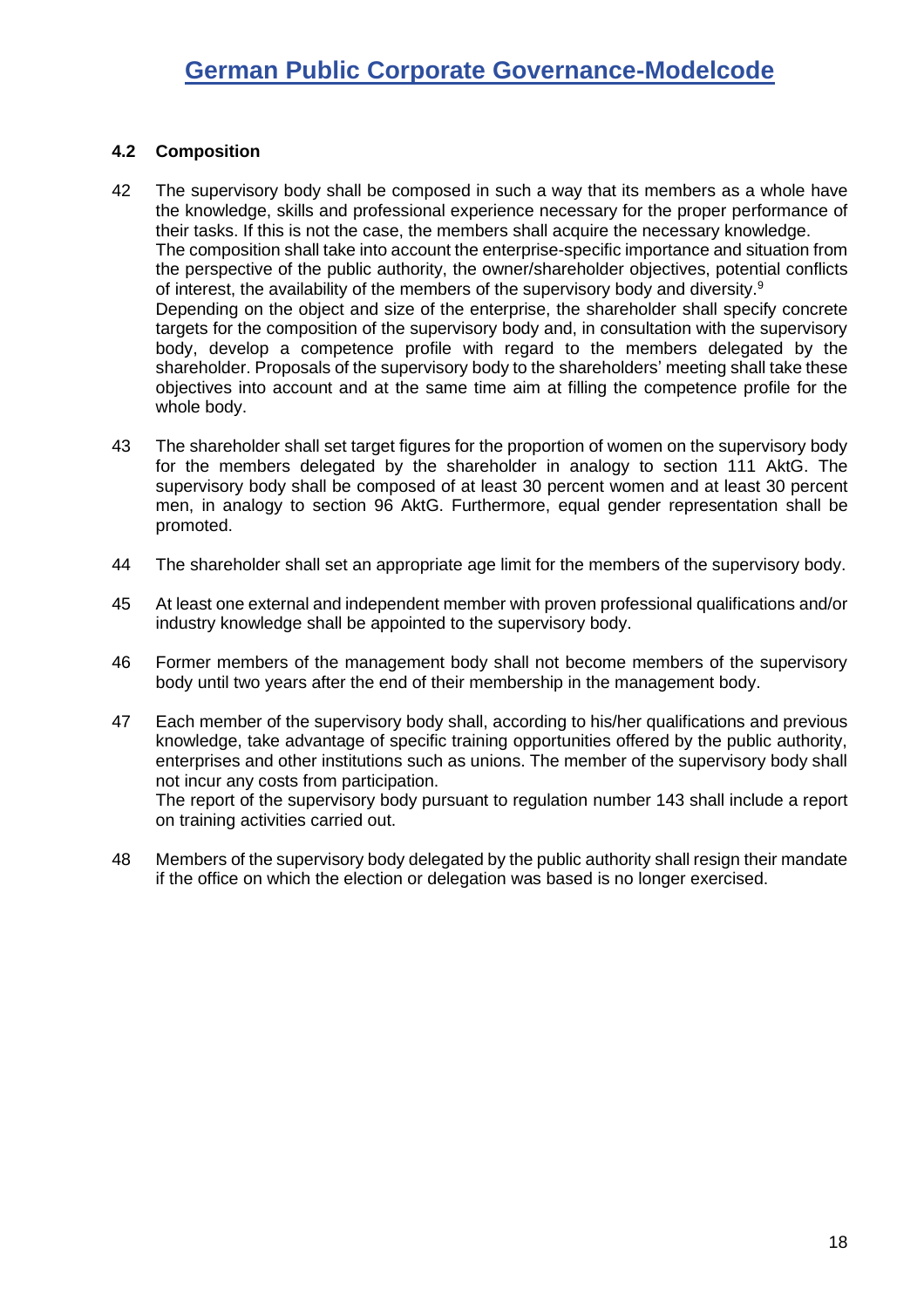#### <span id="page-18-0"></span>**4.3 Conflicts of interest**

- 49 The members of the supervisory body are bound by the interests of the enterprise. When making decisions, they may neither pursue personal interests nor take advantage of business opportunities to which the enterprise is entitled.
- 50 The supervisory body shall not include members who have a personal or business relationship with the enterprise, its governing bodies, a controlling shareholder or an enterprise affiliated with the latter, which may give rise to a material and not merely temporary conflict of interest. Insofar as such a relationship exists and the person concerned is nevertheless a member of the supervisory body, this shall be justified in the Corporate Governance Statement referred to in regulation number [5.](#page-10-1) For employees of the public authority, the shareholder role of their employer does not constitute a conflict of interest within the meaning of this regulation.
- 51 Transactions between the enterprise and members of the supervisory body as well as persons closely related to them or enterprises closely related to them personally shall be avoided. If they are nevertheless concluded, they shall comply with standards customary in the industry and only be concluded with the approval of the supervisory body as a whole.<sup>10</sup>
- 52 Consultancy and other service contracts and contracts for work of a member of the supervisory body with the enterprise shall not be concluded. Insofar as they are nevertheless concluded, this shall only be done with the approval of the supervisory body as a whole.
- 53 Loans from the enterprise to members of the supervisory body and to their relatives shall not be granted. If they are nevertheless granted, this shall only be granted on normal market terms and with the approval of the supervisory body as a whole.
- 54 Members of the supervisory body shall not be members of governing bodies of or exercise advisory tasks for significant competitors of the enterprise.
- 55 Each member of the supervisory body shall disclose to the supervisory body without delay any conflicts of interest, in particular those that may arise as a result of providing advice to or being members of governing bodies of clients, suppliers, creditors or other business partners. Each member of the supervisory body shall subsequently, in the light of possible changes, make a declaration of conflicts of interest at least once a year.
- 56 In its report to the shareholders' meeting in accordance with regulation number [143,](#page-31-0) the supervisory body shall inform the shareholders' meeting of conflicts of interest that have arisen and their treatment.
- 57 Significant and not merely temporary conflicts of interest in the person of a member of the supervisory body shall result in termination of the mandate.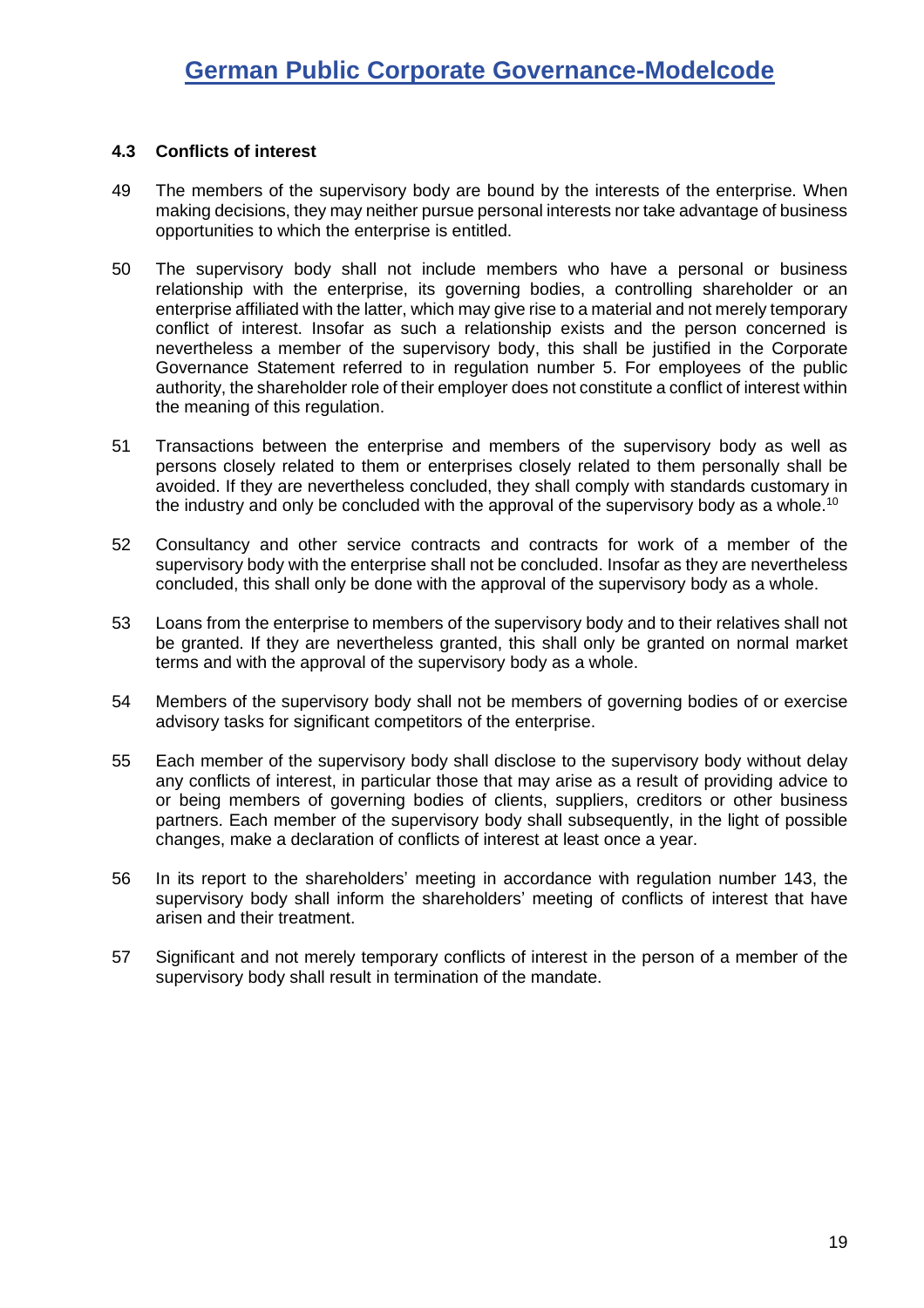#### <span id="page-19-0"></span>**4.4 Formation of committees**

- 58 The supervisory body shall form committees of qualified experts, depending on the specific circumstances of the enterprise and the number of its members. The composition of the committees shall correspond to the target figures pursuant to regulation number [43.](#page-17-1) The respective committee members and the committee chairperson shall be named in the Corporate Governance Statement pursuant to regulation number [5.](#page-10-1) The respective committee members and the committee chairperson shall regularly report to the supervisory body on the work of the committees.
- 59 The possibility to delegate decision-making powers to individual committees of the supervisory body shall not be used.
- 60 The supervisory body shall set up an audit committee which insofar as no other committee or the supervisory body as a whole is entrusted with this task – deals in particular with the audit of the financial reporting, the monitoring of the financial reporting process, the effectiveness of the internal control system, the risk management system and the internal audit system as well as the audit of the financial statements, in particular the selection and independence of the audit firm and the additional services provided by the audit firm, and compliance.
- 61 The chairperson of the supervisory body shall not chair the audit committee. He/she shall be independent and shall not be a former member of the management body of the enterprise. The chairperson of the audit committee shall have special knowledge and experience in the application of accounting principles and internal control procedures and be familiar with auditing. Where this is not the case, at least one member of the audit committee shall have the relevant knowledge.
- 62 The chairperson of the supervisory body shall also be chairperson of the committee dealing with the contracts with the members of the management body.

#### <span id="page-19-1"></span>**4.5 Meetings**

- 63 Meetings of the supervisory body shall take place at least once a quarter. An annual meeting schedule shall be drawn up.
- 64 The report of the supervisory body in accordance with regulation number [143](#page-31-0) shall indicate the number of meetings of the supervisory body and its committees in which each member participated. Participation shall also be deemed to have taken place via video or telephone conferences.
- 65 Meetings of the supervisory body and its committees shall be convened by the chairperson with at least two weeks' notice in writing, stating the place and time of the meeting, the agenda and notification of proposed decisions.<sup>11</sup> The invitation shall be accompanied by discussion documents explaining the subject and purpose of the proposed resolutions. At the same time as it is sent to the members of the supervisory body, the shareholdings management of the public authority shall receive all documents.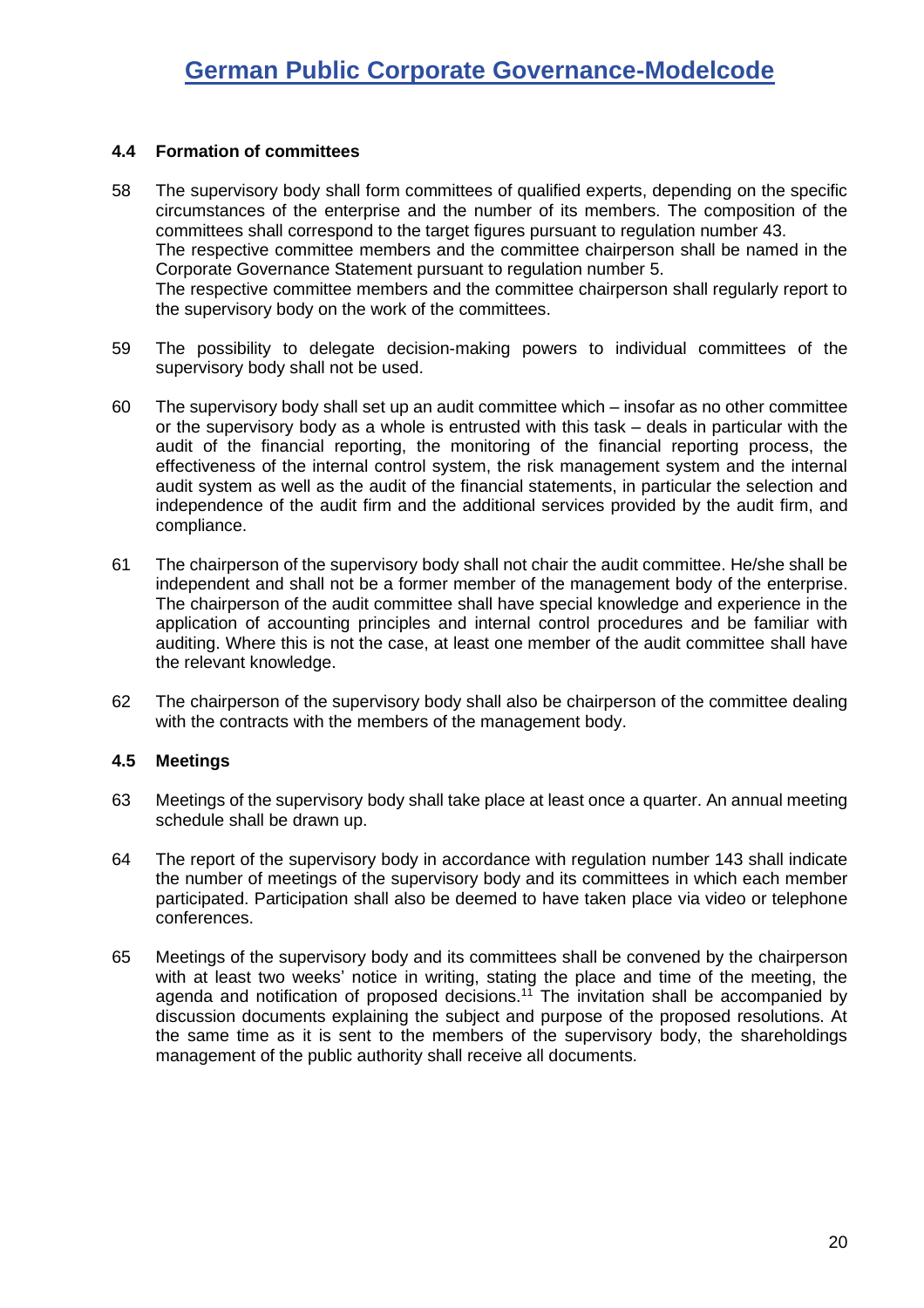66 The meetings of the supervisory body and its committees shall be transcribed in minutes to be signed by the chairperson of the supervisory body and the keeper of the minutes. The minutes shall include the place and date of the meeting, the participants, the agenda, the course of the meeting and, in the case of the supervisory body, its decisions and, in the case of committees, its recommendations to the supervisory body. The minutes shall be sent to each member of the supervisory body or each committee member as well as to the shareholdings management very promptly, but no later than eight weeks after the meeting, and submitted to the supervisory body for approval at the next meeting.

#### <span id="page-20-0"></span>**4.6 Execution of the supervisory body mandate**

- 67 The members of the supervisory body may only share information in compliance with the obligation of confidentiality pursuant to sections 394 - 395 AktG.
- 68 The members of the supervisory body shall ensure that third parties involved by them in support, in particular employees and consultants, comply with the obligation of confidentiality in the same way.
- 69 The members of the supervisory body shall exercise their mandate in person and shall not allow others to carry out their tasks. Absent members may participate in the decision-making of the supervisory body by proxy.
- 70 Each member of the supervisory body shall ensure that he/she has sufficient time to carry out his/her tasks.

A member of the supervisory body who is not a member of the management body of an enterprise shall not hold more than a total of five supervisory body mandates or equivalent functions in total, where a supervisory body chairpersonship counts twice. This restriction does not apply if the enterprises belong to the same group.

A member of the supervisory body who is a member of the management body of an enterprise shall not hold more than two supervisory body mandates or similar functions in total and shall not hold the chairpersonship of a supervisory body in an enterprise. This restriction does not apply if the enterprises belong to the same group.

71 Members of the supervisory body must safeguard the interests of the enterprise in accordance with the legal regulations. The members of the supervisory body delegated by the public authority shall – unless this is contrary to the best interests of the enterprise – take due account of the interests of the public authority when exercising their mandate. In doing so, they shall comply with the resolutions of the politically responsible body.

#### <span id="page-20-1"></span>**4.7 Expense allowance, remuneration and liability**

72 If the activity as member of the supervisory body shall be remunerated, the shareholders' meeting shall determine the respective total remuneration of the individual members of the supervisory body. The remuneration (basic remuneration, attendance fee and expense allowance) of the members of the supervisory body shall take into account the economic importance and situation of the enterprise and the time required. The chairperson and deputy chairperson of the supervisory body as well as the chairperson of one of its committees shall be taken into account separately. The remuneration of the members of the supervisory body shall be reviewed regularly for its appropriateness, taking into account the comparative environment.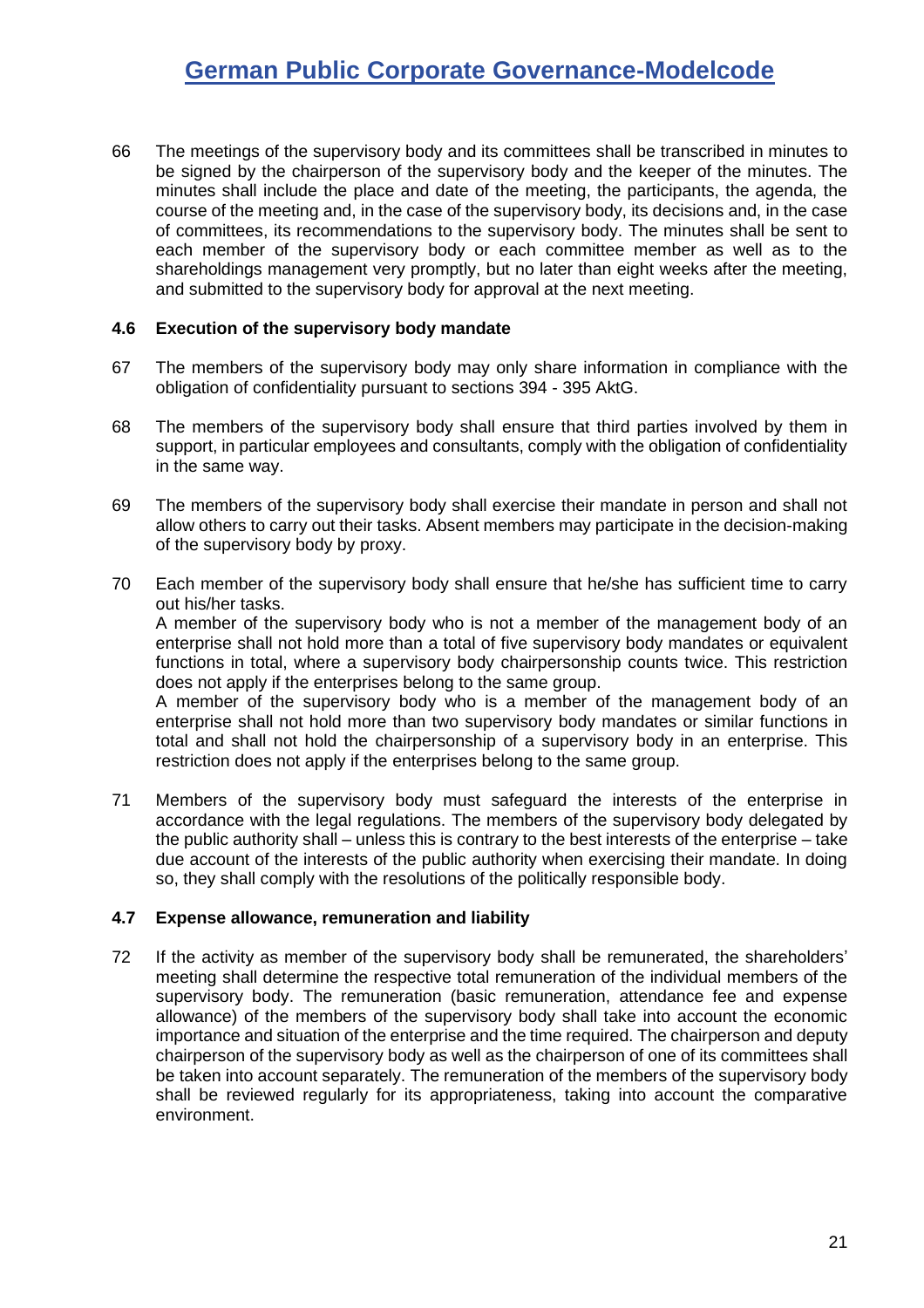- 73 The shareholders' meeting shall examine and decide whether a directors' and officers' liability insurance (D&O insurance for short) shall be taken out for the supervisory body. If a D&O insurance is taken out for the supervisory body, a deductible of at least 10 percent of the damage, but only up to a maximum of 25 percent of the member's annual remuneration, shall be agreed. If no or only a small amount of remuneration is paid for the activity as a member of the supervisory body, a lower deductible may be agreed or waived.
- 74 The decision and its justification, in particular regarding the appropriateness of a D&O insurance for the supervisory body, shall be documented.
- 75 A D&O insurance for the supervisory body shall be concluded only with the approval of the shareholders' meeting.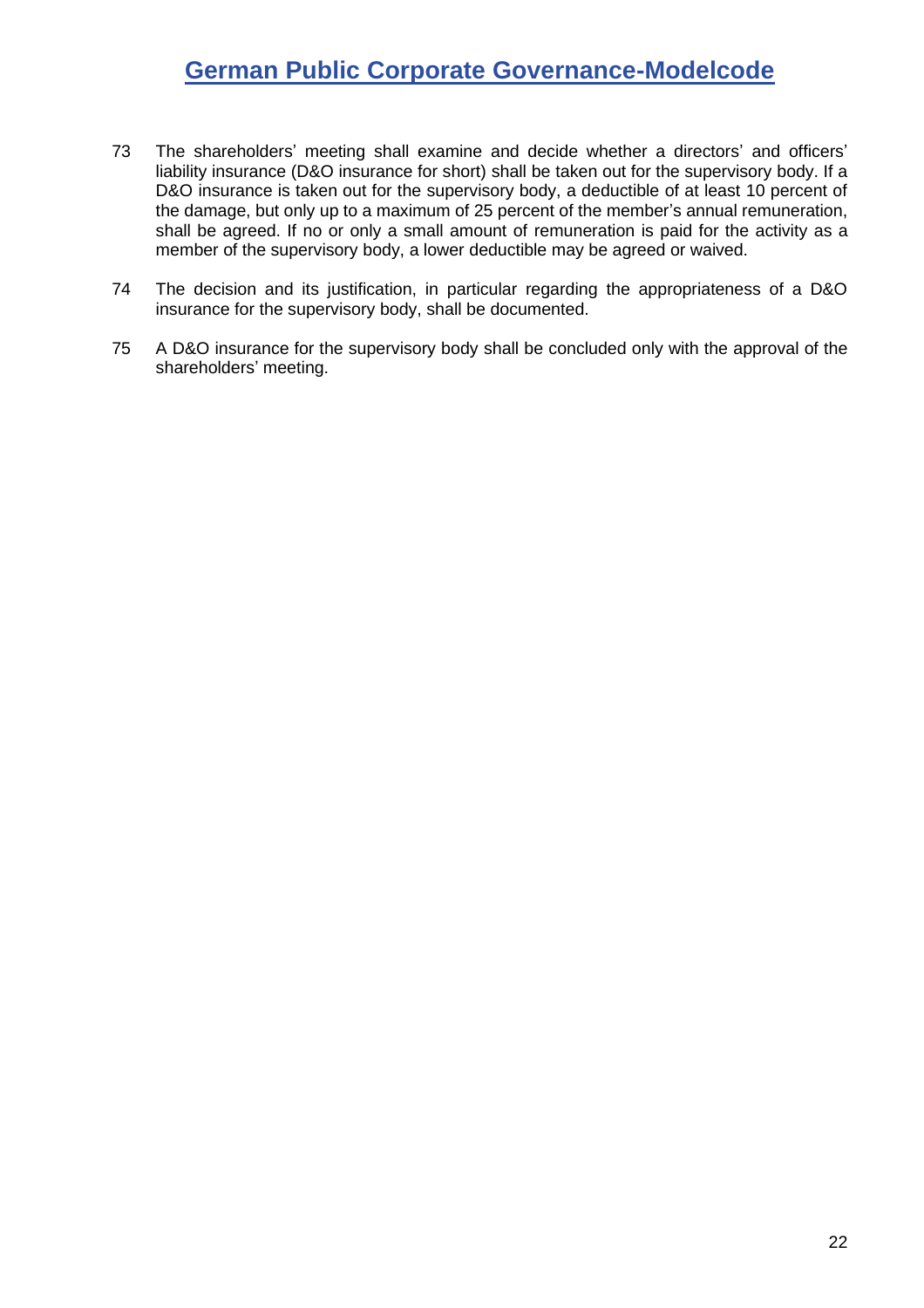## <span id="page-22-0"></span>**5. Interaction of supervisory body and management body**

- 76 The management body and the supervisory body work closely together for the benefit of the enterprise. Good public corporate governance requires an open discussion between the management body and the supervisory body, as well as in the management body and in the supervisory body.
- 77 The management body and the supervisory body shall comply with the rules of good corporate governance. If they culpably violate the diligence of a prudent and conscientious member of the management body or the supervisory body, they shall be liable to the enterprise for damages. In the case of business decisions, there is no breach of duty if the member of the management body or supervisory body could reasonably believe, on the basis of appropriate information, that he or she was acting in the best interests of the enterprise (Business Judgement Rule).
- 78 For transactions of fundamental importance, the enterprise's statutes stipulate that approval is required from the supervisory body. These include decisions or measures which may lead to a significant change in business activities within the scope of the statutes or to a fundamental change in the financial position, financial performance or cash flows or risk structure of the enterprise.
- 79 This is without prejudice to the competence of the supervisory body to determine, within its competence, additional conditions of approval to those laid down in the statutes of the enterprise.
- 80 The group of transactions subject to approval must be determined in such a way that the individual responsibility of the management body remains guaranteed.
- 81 At regular intervals, the supervisory body shall review the value limits for the types of transactions and legal acts subject to approval regarding their appropriateness and practicability. If necessary, an adjustment shall be worked towards.
- 82 The supervisory body of a parent enterprise shall verify at least once a year whether the management body effectively exercises the shareholdings rights in subsidiaries. This includes the requirement for subsidiaries to obtain the approval of the supervisory body of the parent enterprise for transactions which in the parent enterprise are subject to the approval of its supervisory body.
- 83 The management body shall prepare the meetings of the supervisory body and its committees in consultation with the chairperson of the supervisory body and, if necessary, attend the meetings. The supervisory body and its committees may also meet without the management body.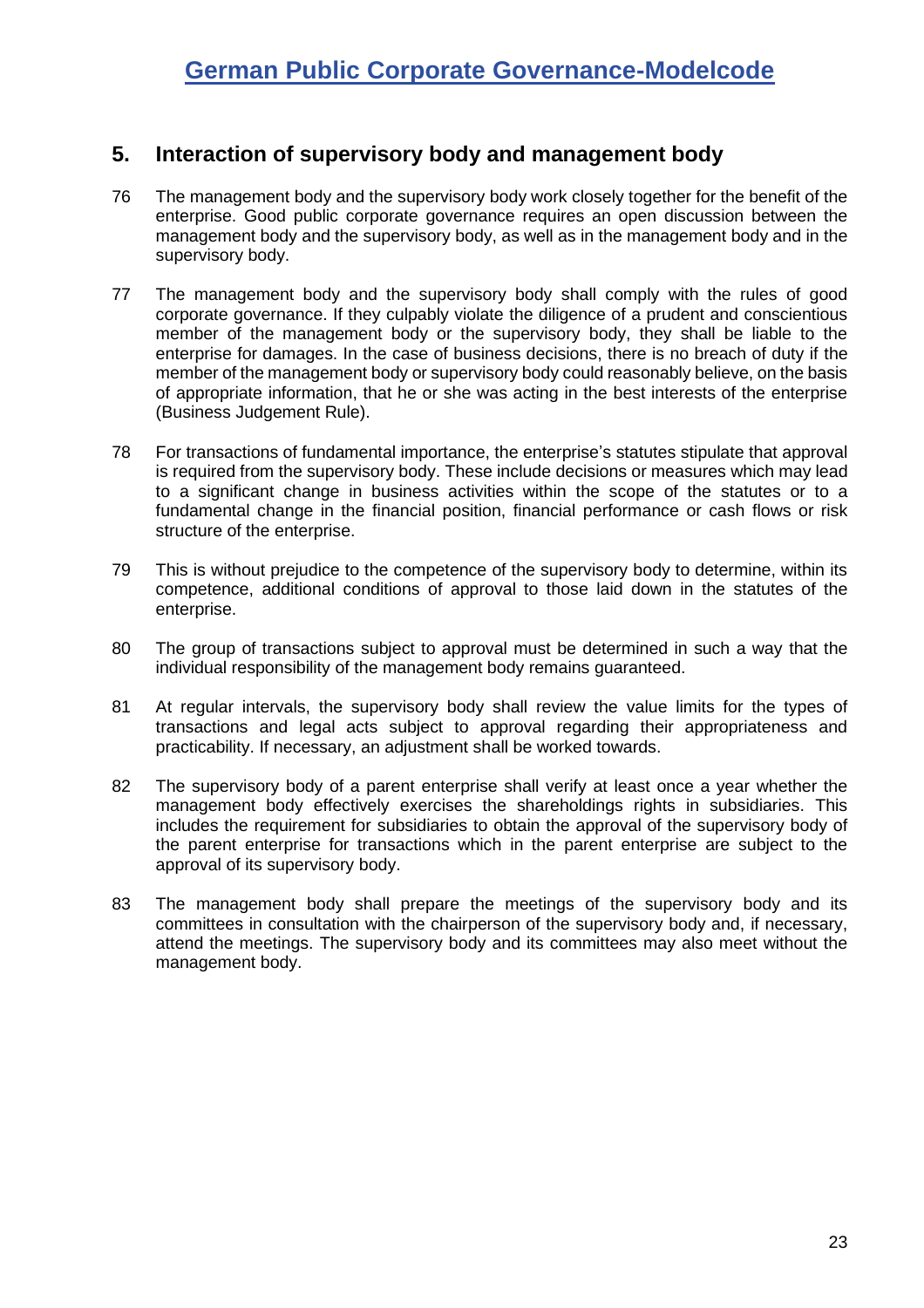- 85 The management body is responsible for providing the supervisory body with sufficient information. However, the supervisory body shall, for its part, ensure that it is adequately informed and shall work towards a timely and proper reporting. The management body shall implement a reporting system and inform the supervisory body and the shareholdings management regularly, promptly and comprehensively about all issues relevant to the enterprise, in particular about strategy, planning, development of business, risk situation, risk management and integrity and compliance management. It responds to deviations in the course of business from the plans and objectives, stating the reasons. The reporting shall also include non-financial performance indicators relating to the public mandate of the enterprise.
- 86 The supervisory body and the management body inform the shareholdings management during the financial year by means of quarterly reports of the enterprise.
- 87 The quarterly reports shall be submitted to the shareholdings management within 14 working days of the end of the quarter.
- 88 In the case of enterprises that are not listed as stock corporations, the content and frequency of the reporting obligations shall also be based on section 90 AktG.
- 89 Reports from the management body to the supervisory body shall be reported in text form.
- <span id="page-23-0"></span>90 The management body and the supervisory body shall prepare an annual remuneration report in analogy to section 162 AktG-E and disclose it in the notes to the annual financial statements.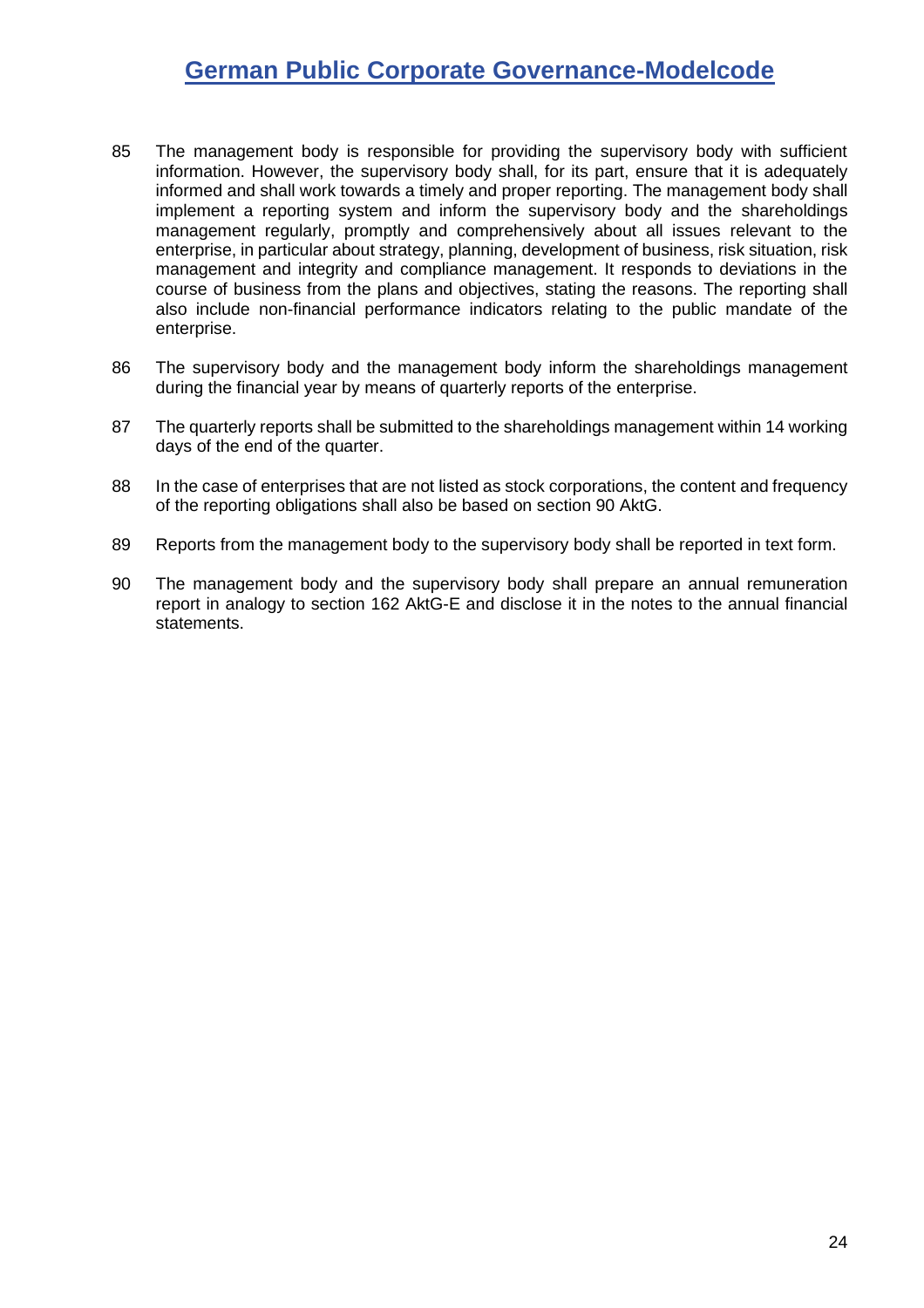## <span id="page-24-0"></span>**6. Management body**

#### <span id="page-24-1"></span>**6.1 Basics and tasks**

- 91 The management body manages the enterprise on its own responsibility. It is obliged to conduct the enterprise's business in accordance with the enterprise's statutes and the resolutions of the shareholders' meeting and the supervisory body.
- 92 The management body defines clear and measurable target figures for the realization of the object of the enterprise or the purpose of the enterprise for all hierarchical levels and divisions of the enterprise on the basis of the owner/shareholder objectives. In doing so, the management body shall ensure that the sustainability goals of the United Nations (SDGs) are taken into account in the enterprise's business activities and report on this every two years in the supervisory body.
- 93 The management body shall develop a mission statement for the enterprise together with the executives and the employees.
- 94 The management body may consist of one or more persons. Insofar as several persons have been appointed, the management body shall have a spokesperson.
- <span id="page-24-3"></span>95 Rules of procedure shall regulate the allocation of responsibilities and cooperation in the management body, in particular representation and decision-making. The rules of procedure shall be subject to the approval of the supervisory body as a whole.
- 96 The management body shall ensure that the dual control principle is adhered to in all major decisions within the enterprise. The shareholders and the supervisory body shall decide how this principle is upheld in the interaction between the management body, authorised signatories, etc.
- 97 The shareholder of a GmbH can instruct the management body by resolution (cf. section 37 (1) GmbHG). Instructions shall only be given in justified exceptional cases, since the entrepreneurial freedom provided for in the statutes and the division of roles between supervisory body and management body are also intended to serve the better and more economical fulfilment of the objectives pursued with the enterprise.<sup>12</sup>
- <span id="page-24-2"></span>98 The management body shall set target figures for the proportion of women in the two management levels below the management body that go beyond the current status quo. It shall be based on the proportion of women and men among the employees.
- 99 The management body shall aim to promote gender balance and diversity when filling senior management positions in the enterprise. Another important aspect of good public corporate governance is to work towards a corporate culture that promotes gender equality, with equal development opportunities for all genders.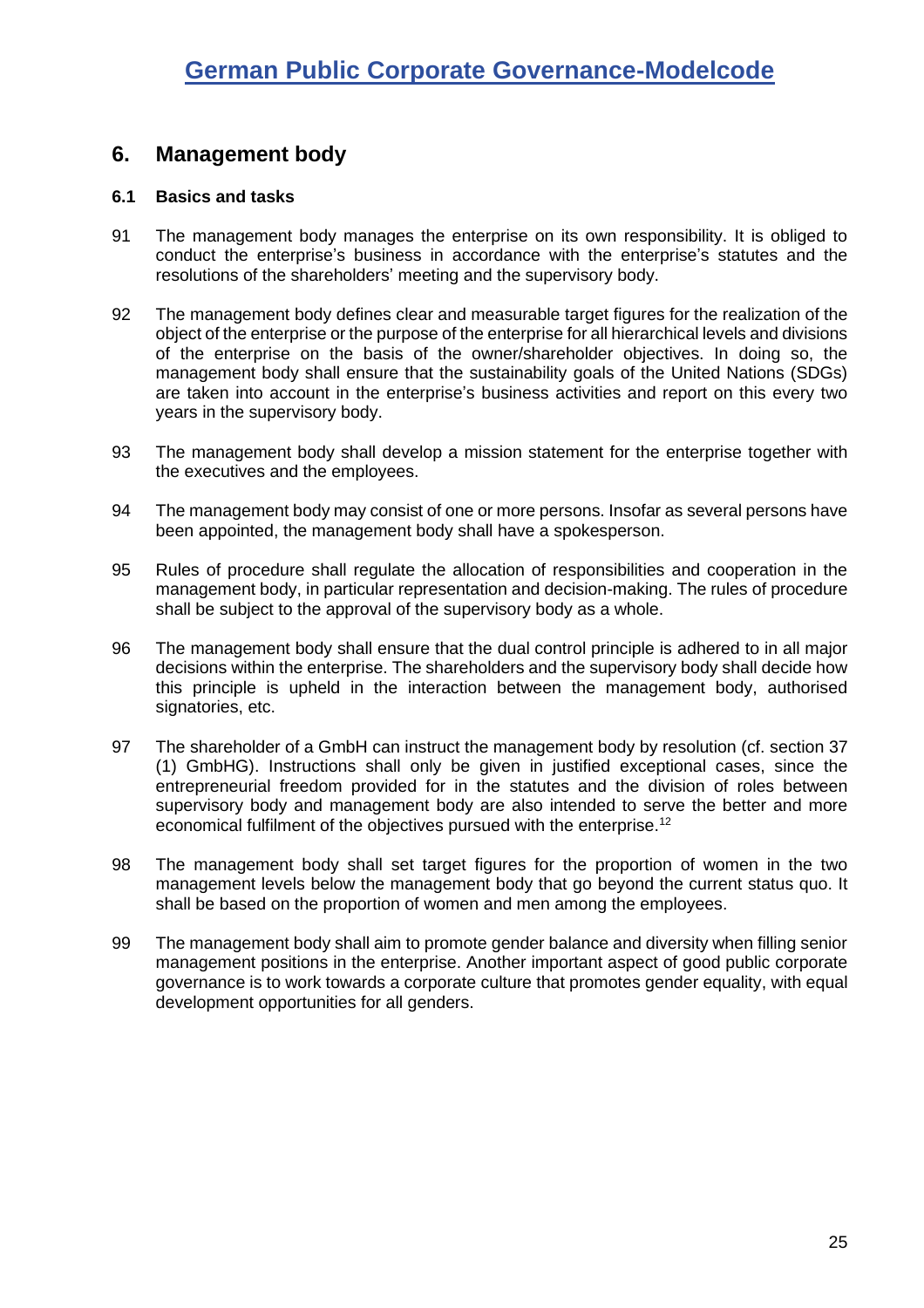100 The management body shall provide the draft agenda for meetings of the supervisory body, prepared under the responsibility of the chairperson of the supervisory body, to the shareholdings management at least three weeks before the date of the meeting. The management body shall send to the shareholdings management, in good time and at least 14 days before the meeting and at the same time as it is sent to the members of the supervisory body, all invitations to meetings of the supervisory body and its committees, including agendas and supporting documents, as well as handouts and minutes of the previous meeting.

#### <span id="page-25-0"></span>**6.2 Appointment and employment**

101 *The public authority shall choose one of the following two regulatory options for its respective Public Corporate Governance Code.*

a) The shareholders' meeting appoints and dismisses the members of the management body and decides on the employment contracts. The shareholders' meeting shall examine whether to call internal or external expertise for personnel recruitment/placement.

*(In the case of co-determined enterprises, this falls within the competence of the supervisory body (section 31 MitbestG in conjunction with sections 84 et seq AktG).)*

b) The shareholders' meeting appoints and dismisses the members of the management body. The supervisory body decides on the employment contracts. The shareholders' meeting shall examine whether to call internal or external expertise for personnel recruitment/placement.

- 102 Together with the management body, the supervisory body shall ensure long-term succession planning for the management body as well as the senior management positions.
- 103 In the composition of the management body, the shareholders' meeting and the supervisory body shall aim at a balanced representation of women and men and at promoting diversity.
- 104 *The public authority shall choose one of the following two regulatory options for its respective Public Corporate Governance Code.*

a) The initial appointment of members of the management body shall be for a maximum of three years.

b) The initial appointment of members of the management body shall be for a maximum of five years.

105 A repeated appointment or extension of the term of office shall be accompanied by a new resolution of the shareholders' meeting. A reappointment before the end of one year prior to the end of the term of office with simultaneous cancellation of the current appointment shall only be made if special circumstances exist and which must be explained.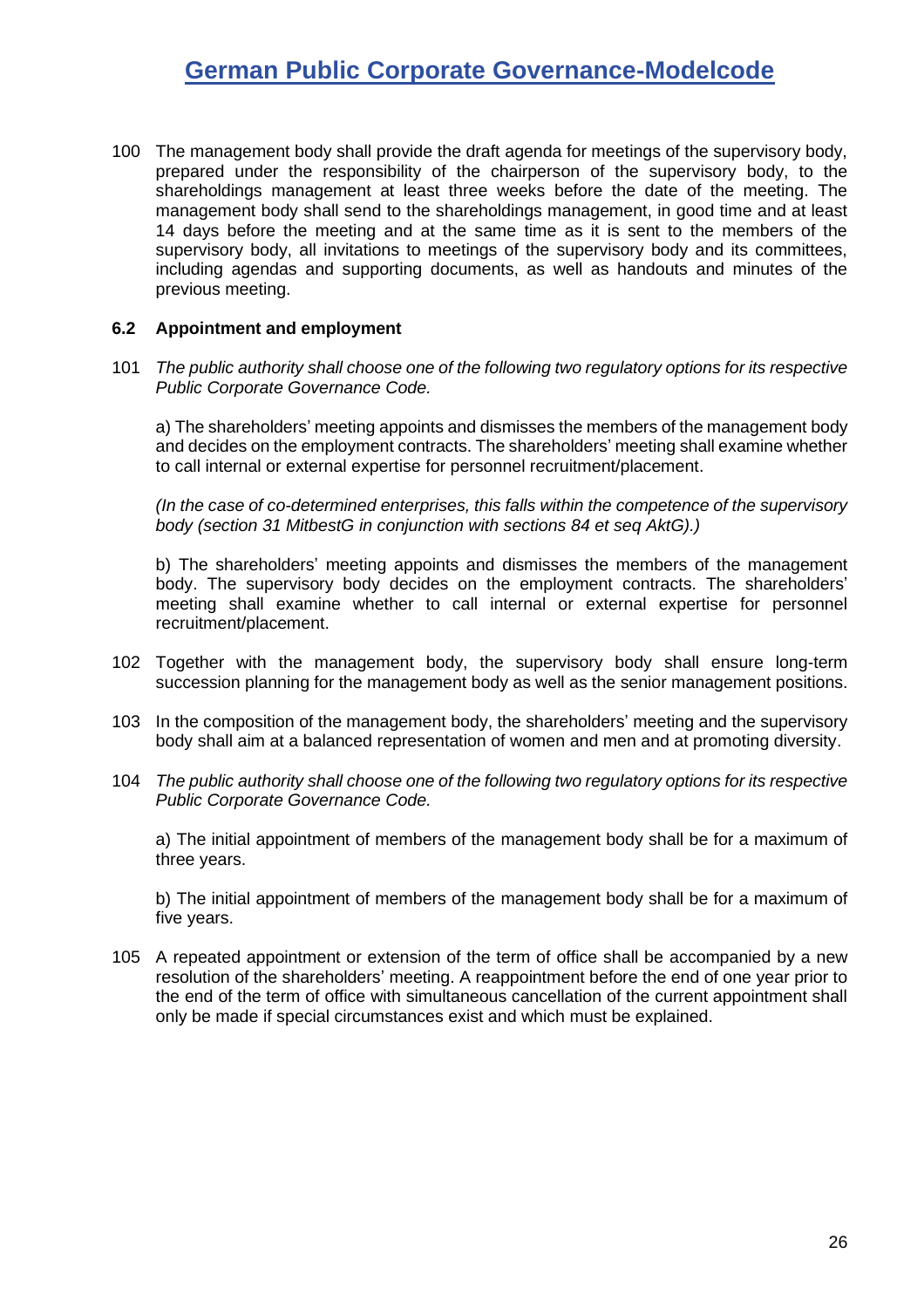#### <span id="page-26-0"></span>**6.3 Conflicts of interest**

- 106 The members of the management body are committed to the interests of the enterprise. In making their decisions, they may neither pursue personal interests nor take advantage of business opportunities to which the enterprise is entitled. The members of the management body are subject to a comprehensive non-competition clause during their activities.
- 107 Members of the management body and employees may not, in connection with their activities, demand or accept from third parties payments or other unjustified advantages for themselves or for other persons or grant unjustified advantages to third parties.
- 108 Members of the management body shall only take on ancillary activities, in particular mandates on supervisory bodies outside the group, with the approval of the supervisory body as a whole. This requirement for approval does not apply to ancillary activities which are carried out voluntarily, are not connected with the professional activities of the management body and do not threaten to conflict with the interests of the enterprise.
- 109 Each member of the management body shall disclose conflicts of interest without delay to the chairperson of the supervisory body and the spokesperson of the management body and inform the other members of the management body thereof. Each member of the management body shall subsequently, in the light of possible changes, make a declaration as to whether conflicts of interest exist at least once a year.
- 110 Transactions between the enterprise and members of the management body as well as persons closely related to them or enterprises closely related to them personally shall be avoided. If they are nevertheless concluded, they shall comply with standards customary in the industry and only be concluded with the approval of the supervisory body as a whole.<sup>13</sup>
- 111 Material transactions with members of the management body and persons closely related to them or enterprises closely related to them personally shall require the approval of the supervisory body as a body as a whole, unless the enterprise is not already responsible for the transaction when it is concluded.
- 112 Loans of the enterprise shall not be granted to members of the management body or their relatives, unless the granting of loans is part of the object of the enterprise. If they are nevertheless granted, this shall only be done with the approval of the supervisory body as a whole. Exceptional cases shall be reported in the Corporate Governance Statement pursuant to regulation number [5.](#page-10-1)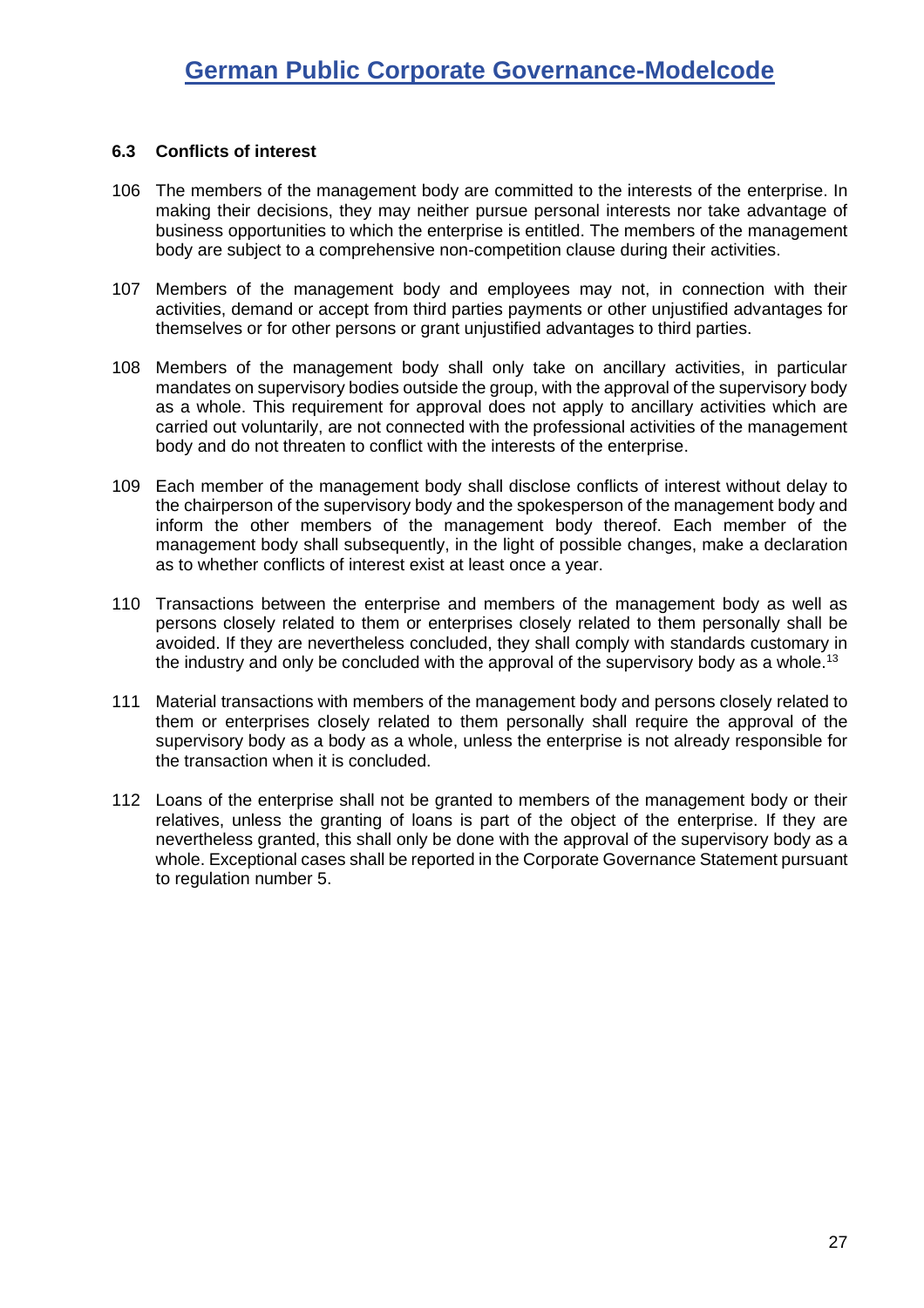#### <span id="page-27-0"></span>**6.4 Remuneration**

113 *The public authority shall choose one of the following two regulatory options for its respective Public Corporate Governance Code.*

a) The shareholders' meeting shall determine the respective total remuneration of the individual members of the management body. The supervisory body or its committee, which advises on the remuneration system of the enterprise, shall submit its proposals to the shareholders' meeting. The shareholders' meeting shall adopt and regularly review the remuneration system for the management body.

(b) The supervisory body shall determine the respective total remuneration of the individual members of the management body. Where a committee of the supervisory body discusses the remuneration system of the enterprise, it shall submit its proposals to the supervisory body. The supervisory body as a whole shall decide and regularly review the remuneration system for the management body.

- 114 It shall be examined for the specific corporate and decision-making context whether the remuneration of a member of the management body shall contain variable as well as fixed components.
- 115 Criteria for the appropriateness of the remuneration in particular shall be the tasks of the respective member of the management body, the economic situation, the sustainable success and future prospects of the enterprise taking into account its peer group. Criteria for the appropriateness of variable remuneration components, where these are included, shall be the personal performance of the respective member of the management body and the performance of the management body as a whole.
- 116 The criterion for the appropriateness of the remuneration shall also be the customary nature of the remuneration, taking into account the remuneration structure that otherwise applies in the enterprise. In doing so, the supervisory body shall consider the relationship between the remuneration of the management body and the remuneration of the senior management and the workforce as a whole, including over time, whereby the supervisory body determines how the senior management and the relevant workforce are to be defined for the purposes of comparison. The remuneration structure shall also be considered in the peer group.
- 117 Where a decision has been made in favour of variable remuneration components, these shall contain one-off and/or annually recurring components, which are linked in particular to the sustainable success of the enterprise, as well as components with a long-term incentive effect and risk character. Both positive and negative developments shall be taken into account in the design of the variable remuneration components.
- 118 In particular, all components of remuneration must not entice to take inappropriate risks. For extraordinary, unforeseen developments, the supervisory body shall agree on a possibility of limitation of the remuneration (cap). A subsequent change of the target figures or the comparison parameters shall be excluded.
- 119 The supervisory body shall examine whether it uses internal or external expertise to assess the appropriateness of remuneration. In doing so, it shall ensure their independence from the management body or the enterprise.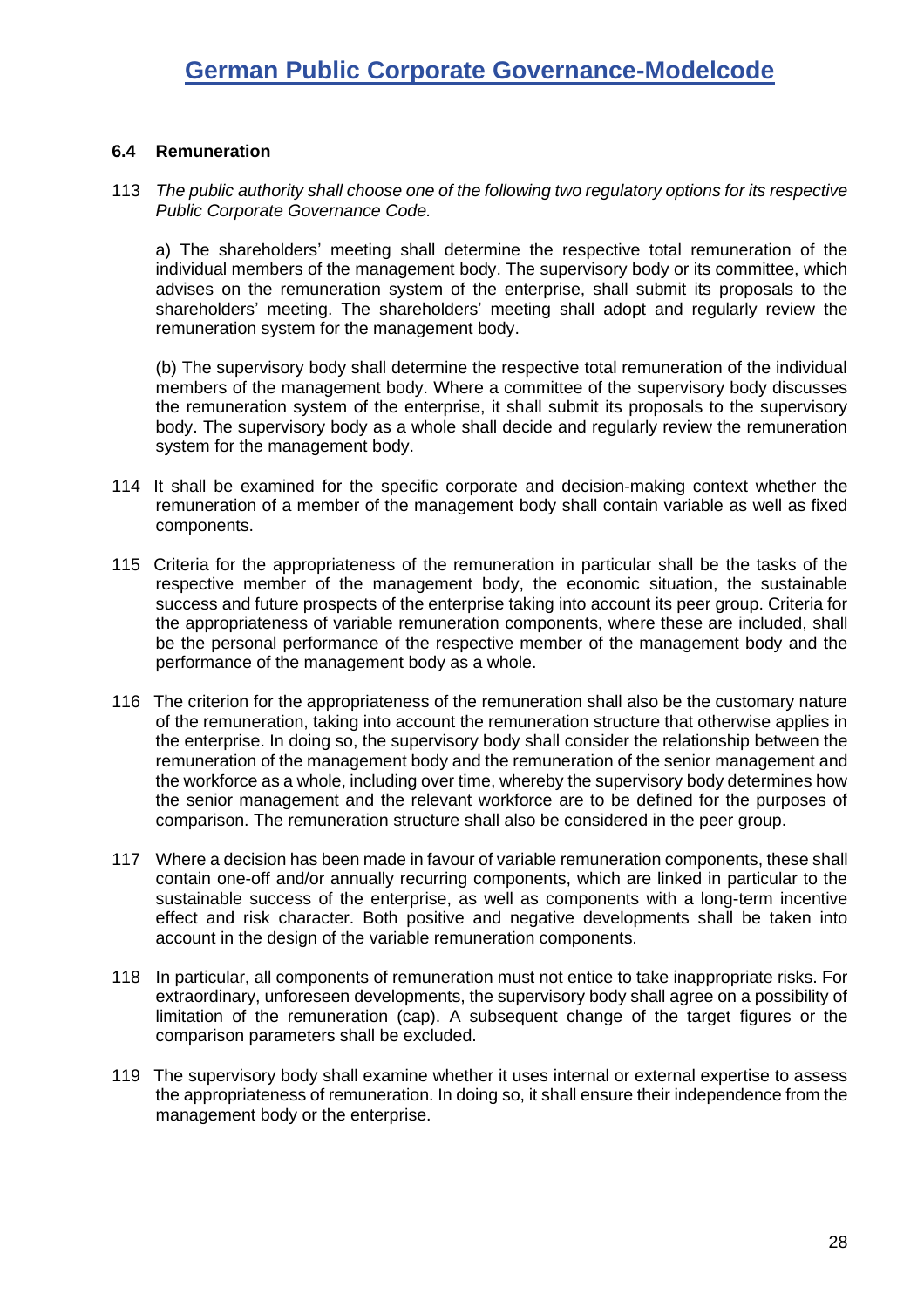- 120 When concluding employment contracts with members of the management body, it shall be agreed that payments made to a member of the management body on premature termination of this activity without serious cause – except in the case of termination by mutual consent – including fringe benefits, shall not exceed the value of two years' remuneration (severance payment cap) and shall not remunerate more than the remaining term of the employment contract. The calculation shall be based on the total remuneration for the past financial year and, if applicable, the expected total remuneration for the current financial year. If the employment contract is terminated for an important reason for which the member of the management body is responsible, no payments shall be made to the member of the management body – including pension benefits, if applicable.
- 121 In the event of the new appointment or reappointment of, and changes to the employment contracts of members of the management body, the body responsible for the appointment or employment shall ensure that a contractual declaration of approval is obtained from these members for the disclosure of their remuneration.

#### <span id="page-28-0"></span>**6.5 Liability**

- 122 If the enterprise takes out directors' and officers' liability insurance (D&O insurance) for the management body, this shall only be done with the approval of the shareholders' meeting.
- 123 If a D&O insurance is taken out for the management body, a deductible of at least 10 percent of the damage up to a maximum of one and a half times the fixed annual remuneration of the member of the management body shall be provided for.
- 124 The decision and its justification, in particular on the appropriateness of a D&O insurance shall be documented.
- 125 The insurance contract shall stipulate that in the event of a loss, the benefits to compensate for the loss incurred by the enterprise will be paid directly to the enterprise.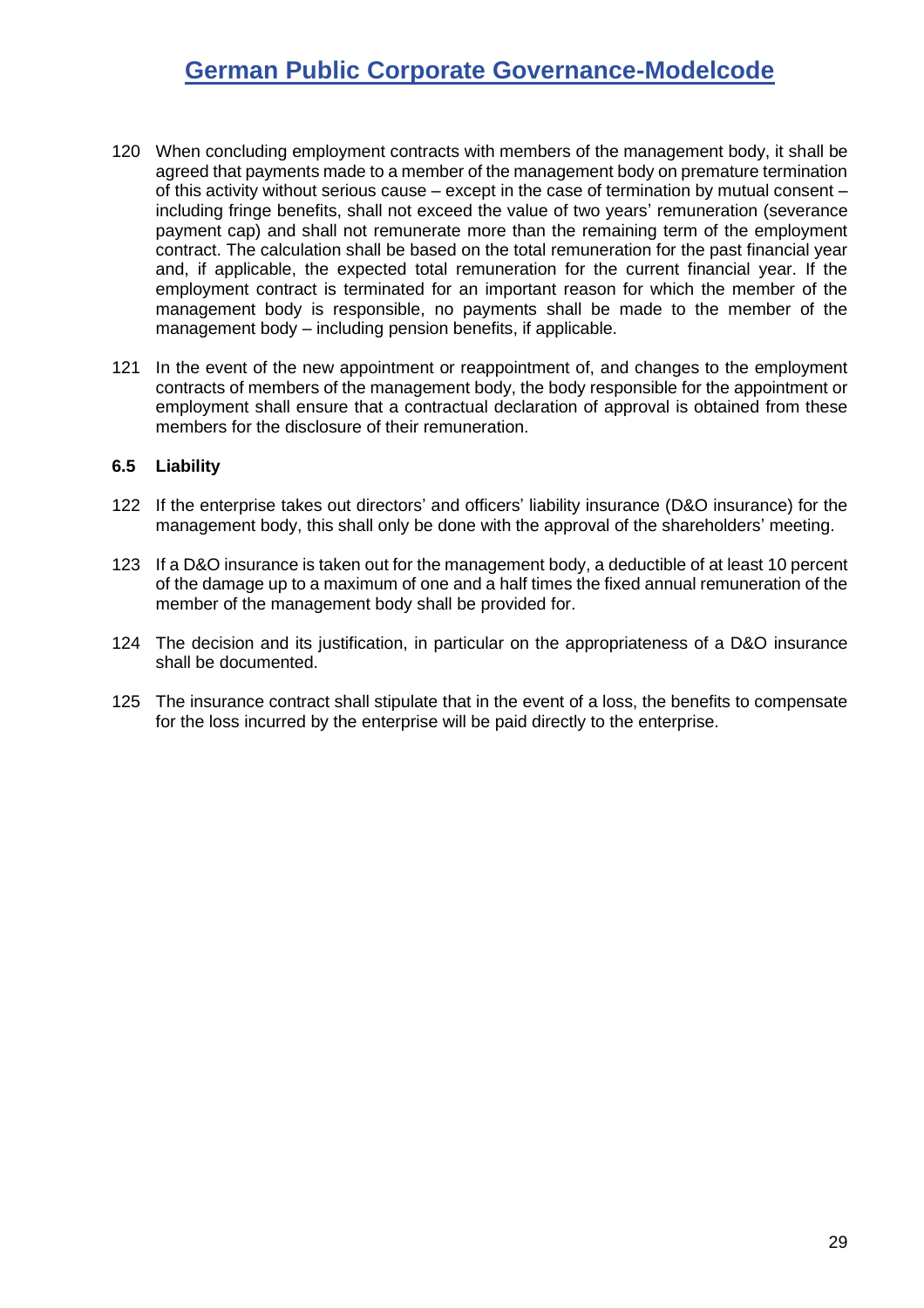### <span id="page-29-0"></span>**7. Risk management, internal audit, integrity and compliance management**

#### <span id="page-29-1"></span>**7.1 Risk management and internal audit**

- 126 The management body shall ensure appropriate risk management and risk controlling, including an effective internal audit/control system within the enterprise.
- 127 Depending on the size of the enterprise, the internal audit shall be perceived as an independent unit.
- 128 The responsibility for internal audit lies with the management body. The internal audit may be directly subordinate to the management body, or, in the case of an existing group structure, it may be carried out by the parent enterprise or a sister enterprise or externally. The choice of the organisational anchoring of the internal audit function shall be made considering the size of the enterprise and the nature of the audit subject matter.
- 129 The management body and supervisory body may issue audit mandates to the internal audit function. Proposals from the internal audit function shall also be included. The audit mandates shall be issued in writing. The audit results of the internal audit function shall be reported to the respective issuer in a timely manner. The shareholders' meeting shall be informed of the report.
- 130 The supervisory body, in consultation with the head of the internal audit function, shall examine whether it is appropriate for the head of the internal audit function to report directly to the supervisory body.

#### <span id="page-29-2"></span>**7.2 Integrity and compliance management**

- 131 The management body is responsible for ensuring compliance with legal provisions, public law regulations, in particular in connection with the tasks assigned and their financing, and internal corporate guidelines, and also for working towards their effective adherence by the group enterprises (compliance).
- 132 Depending on the size of the enterprise, the management body shall consider the establishment of a separate unit responsible for compliance tasks. If an integrity and compliance management system has been established, its main features shall be disclosed in the Corporate Governance Statement pursuant to regulation number [5.](#page-10-1)
- 133 The management body shall give employees and third parties the opportunity to anonymously provide information about violations of the law in a protected manner. The organisational structure of the whistleblowing unit can be internal to the enterprise, in the case of an existing group structure at the parent enterprise or a sister enterprise or at an external unit. The choice of the organisational anchoring of the whistleblowing unit shall be made after weighing up the size of the enterprise and its risk propensity.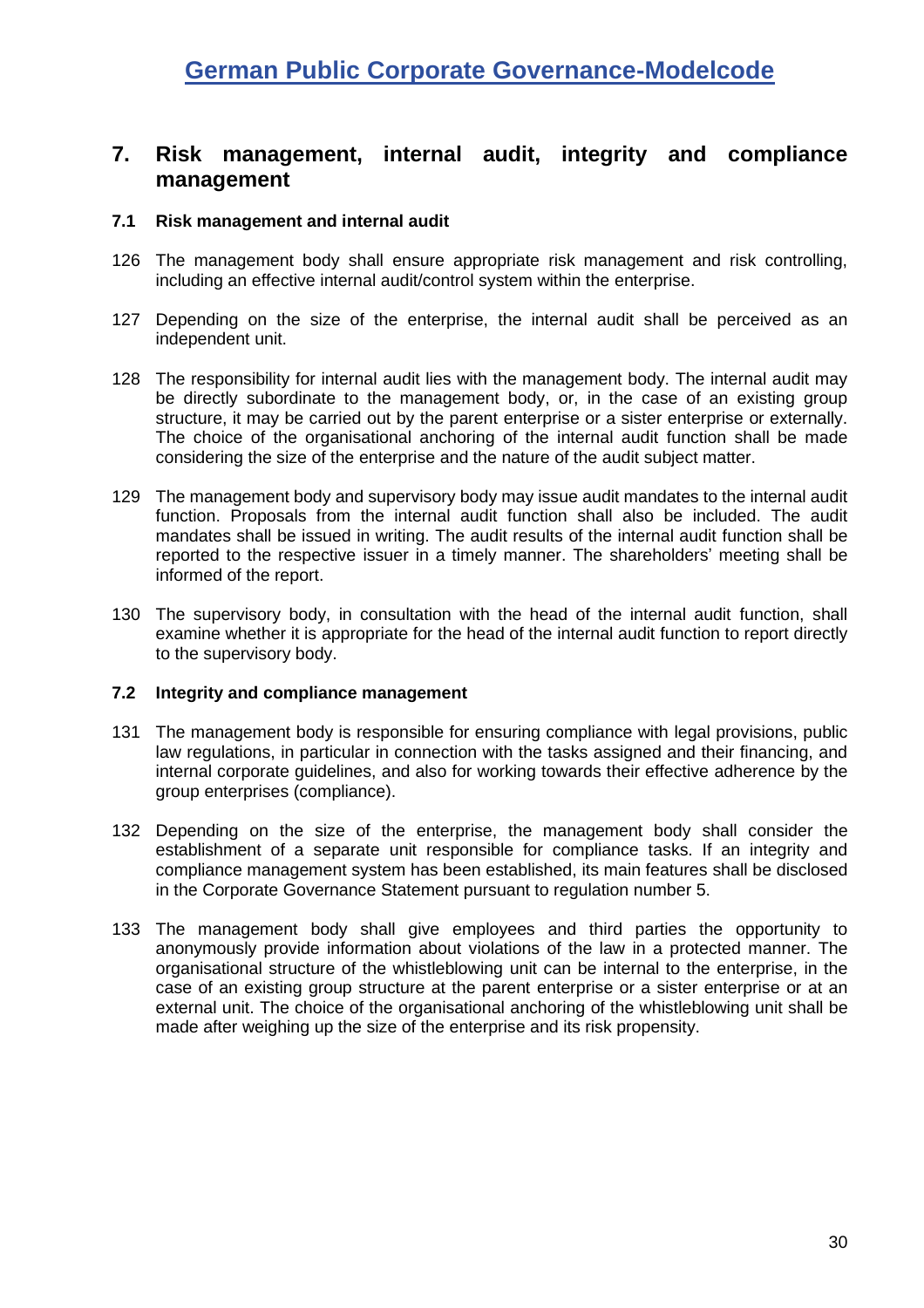### <span id="page-30-0"></span>**8. Accounting and annual financial statements**

- 134 The annual financial statements and the management report or the consolidated financial statements and the group management report shall be prepared by the management body and audited by the supervisory body and the audit firm.
- 135 The unit responsible for exercising shareholders' rights must ensure that it is enshrined in the statutes that annual financial statements and management reports or consolidated financial statements and group management reports are prepared in accordance with the regulations of Book Three of the Commercial Code (HGB) for large corporations, irrespective of the size of the enterprise, and are audited in accordance with these regulations.
- 136 The annual financial statements and consolidated financial statements shall be prepared, audited and sent to the shareholdings management within three months of the end of the financial year, so that after completion of all preparatory work, they can be adopted by the shareholders' meeting within eight months of the end of the financial year. The annual financial statements or consolidated financial statements shall be published immediately after adoption by the shareholders' meeting.
- 137 In the annual financial statements or consolidated financial statements, the enterprise shall, in analogy to section 289 (3) No. 5 HGB, make disclosures on the most significant nonfinancial performance indicators that are relevant to the public mandate and the business activities of the enterprise. Depending on the size and object of the enterprise, it shall also make a non-financial statement within the meaning of section 289c HGB on employee, social and environmental matters, respect of human rights and the fight against corruption. In this context, aspects of sustainability (contributions to sustainability, climate protection, socially and ecologically responsible procurement, environmental and resource protection) shall also be reported in accordance with the criteria of the German Sustainability Code.
- <span id="page-30-1"></span>138 The enterprise shall disclose a list of third-party enterprises<sup>14</sup> in which it has a shareholding that is not of minor importance to the enterprise in the notes to the annual or consolidated financial statements.
- 139 In the annual financial statements or consolidated financial statements, the enterprise shall present in a generally understandable form which sponsoring benefits have flowed to which organisations.
- 140 In the notes to the annual financial statements or consolidated financial statements, relationships with shareholders that qualify as related parties within the meaning of the applicable financial reporting regulations shall be explained. This includes, for example, members of the politically responsible body and the public administration of the public authority.
- 141 For each member of the management body, the total remuneration for each individual, broken down into non-performance-related, performance-related and components with longterm incentive effect, pension expenses and fringe benefits shall be presented in the remuneration report pursuant to regulation number [90](#page-23-0) in a generally understandable form by name. This also applies to benefits that have been promised to a member of the management body in the event of termination of his/her activities or that have been granted during the financial year.<sup>15</sup> The disclosure of remuneration shall also be made in analogy for non-tariff employees in the two management levels below the management body. The management body shall ensure that these employees have a contractual declaration of approval to the disclosure of their remuneration.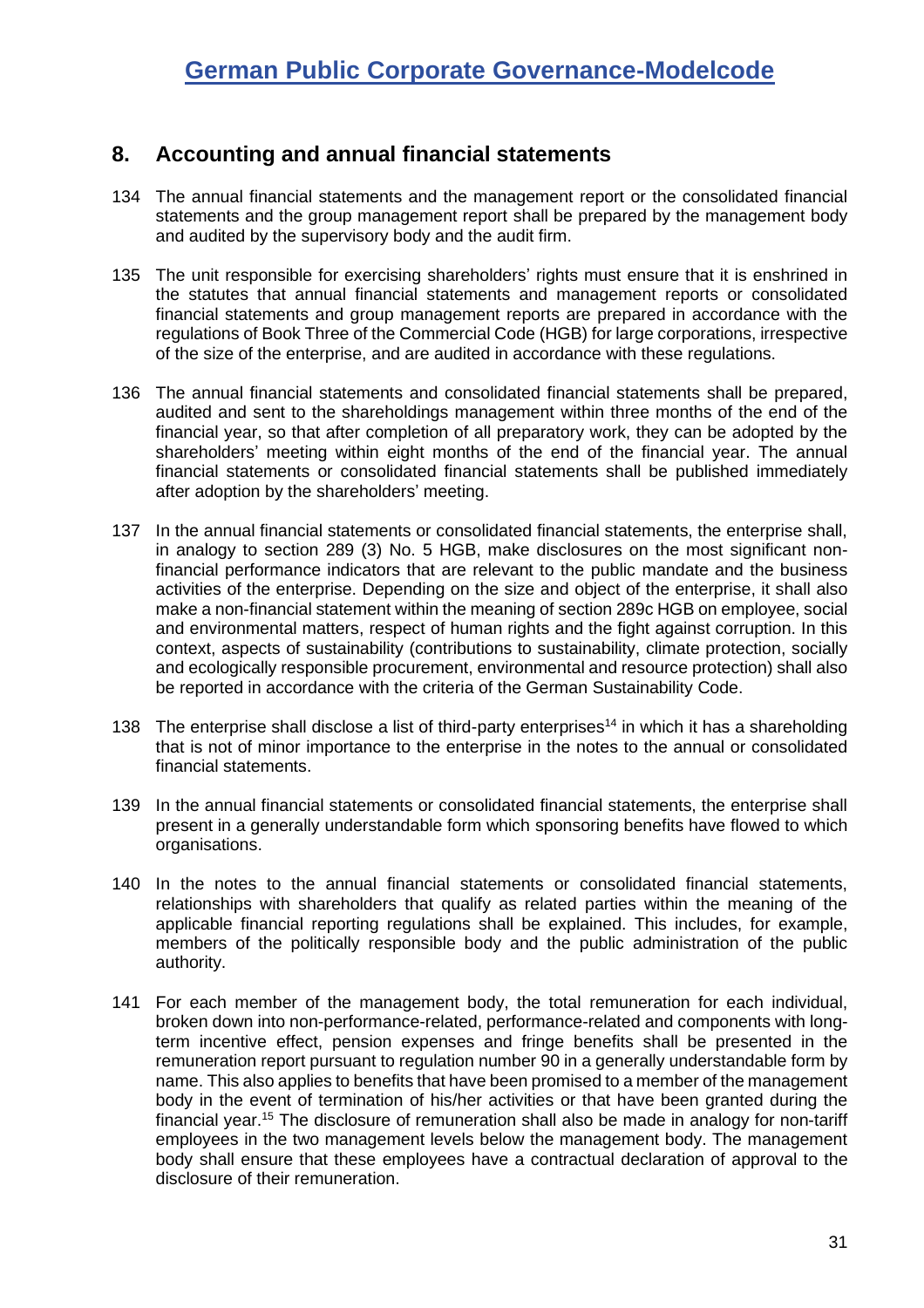- 142 For each member of the supervisory body, the remuneration paid for services rendered in the financial year shall be published in a generally understandable form in the remuneration report in accordance with regulation number [90,](#page-23-0) broken down into individual components and/or benefits granted for services rendered personally, in particular advisory and agency services.<sup>16</sup> At the time of appointment, the unit responsible for the appointment shall ensure that the members of the supervisory body have given their contractual declaration of approval to the disclosure of their remuneration.
- <span id="page-31-0"></span>143 The supervisory body shall, in analogy to section 171 AktG in conjunction with section 52 GmbHG, report on the result of the audit and the activities of the supervisory body in the report of the supervisory body to the shareholder.
- 144 Depending on the size and specific situation of the enterprise, the management body and the supervisory body shall examine whether a Declaration of Compliance with the German Sustainability Code is also issued.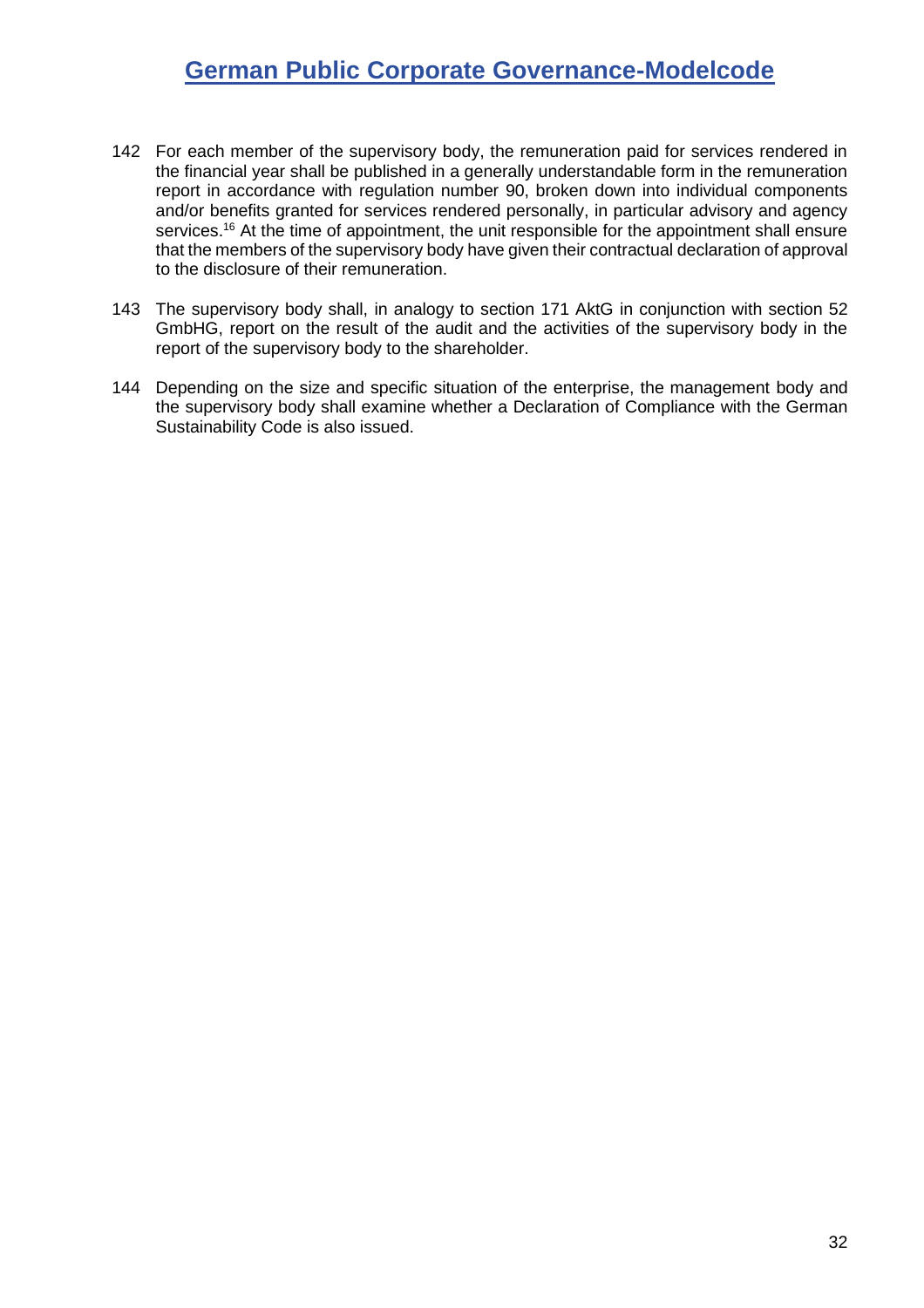## <span id="page-32-0"></span>**9. Statutory audit and public financial control**

#### <span id="page-32-1"></span>**9.1 Auditing**

- 145 The shareholders' meeting elects the audit firm. The supervisory body assigns the audit firm the statutory audit mandate and concludes the fee agreement. As a rule, the public authority, as a shareholder, makes use of its rights in accordance with section 53 HGrG and the statutory audit mandate must be extended accordingly.
- 146 Before submitting a proposal for election, the supervisory body shall obtain a declaration from the proposed audit firm as to whether and, if so, which business, financial, personal or other relationships exist between the audit firm, its bodies and audit managers on the one hand and the enterprise and its members of respective bodies on the other hand that could give rise to doubts about its independence. The declaration shall also cover the extent to which other services were provided for the enterprise, in particular in the consulting sector, in the previous financial year or are contractually agreed for the following year.
- 147 The supervisory body shall agree with the audit firm that the chairperson of the supervisory body or the audit committee will be informed without delay of any possible grounds for disqualification or partiality arising during the audit, unless such grounds can be eliminated immediately.
- 148 An audit firm which audits the annual financial statements of an enterprise shall not be engaged at the same time with consulting mandates for the same enterprise. In exceptional and duly justified cases, the supervisory body may allow exceptions. Exceptions shall be reported in the Corporate Governance Statement pursuant to regulation number [5.](#page-10-1)
- 149 If there is a justified exception to the separation of statutory audit and advisory services, the total fee of the audit firm, shall be broken down into statutory audit services, tax advisory services and other advisory services, and shall be disclosed in the notes to the annual financial statements or consolidated financial statements.
- 150 After the audit of five consecutive annual financial statements of an enterprise, the audit mandate shall be re-tendered. The previous audit firm shall only be able to participate again in the award in specially justified cases. If the previous audit firm is awarded the audit mandate, the audit managers shall be replaced.
- 151 When awarding the audit mandate, the supervisory body or the audit committee shall make use of the possibility to define its own audit priorities for the statutory audit. The focal points of the statutory audit shall be discussed between the shareholdings management, the chairperson of the respective supervisory body or audit committee and the management bodies of the enterprise. The results of this discussion shall be recommended by the supervisory body to the audit firm for consideration.
- 152 The supervisory body shall agree with the audit firm that the audit firm shall report without delay to the audit committee on all findings and occurrences material to the tasks of the supervisory body that come to its attention during the conduct of the statutory audit.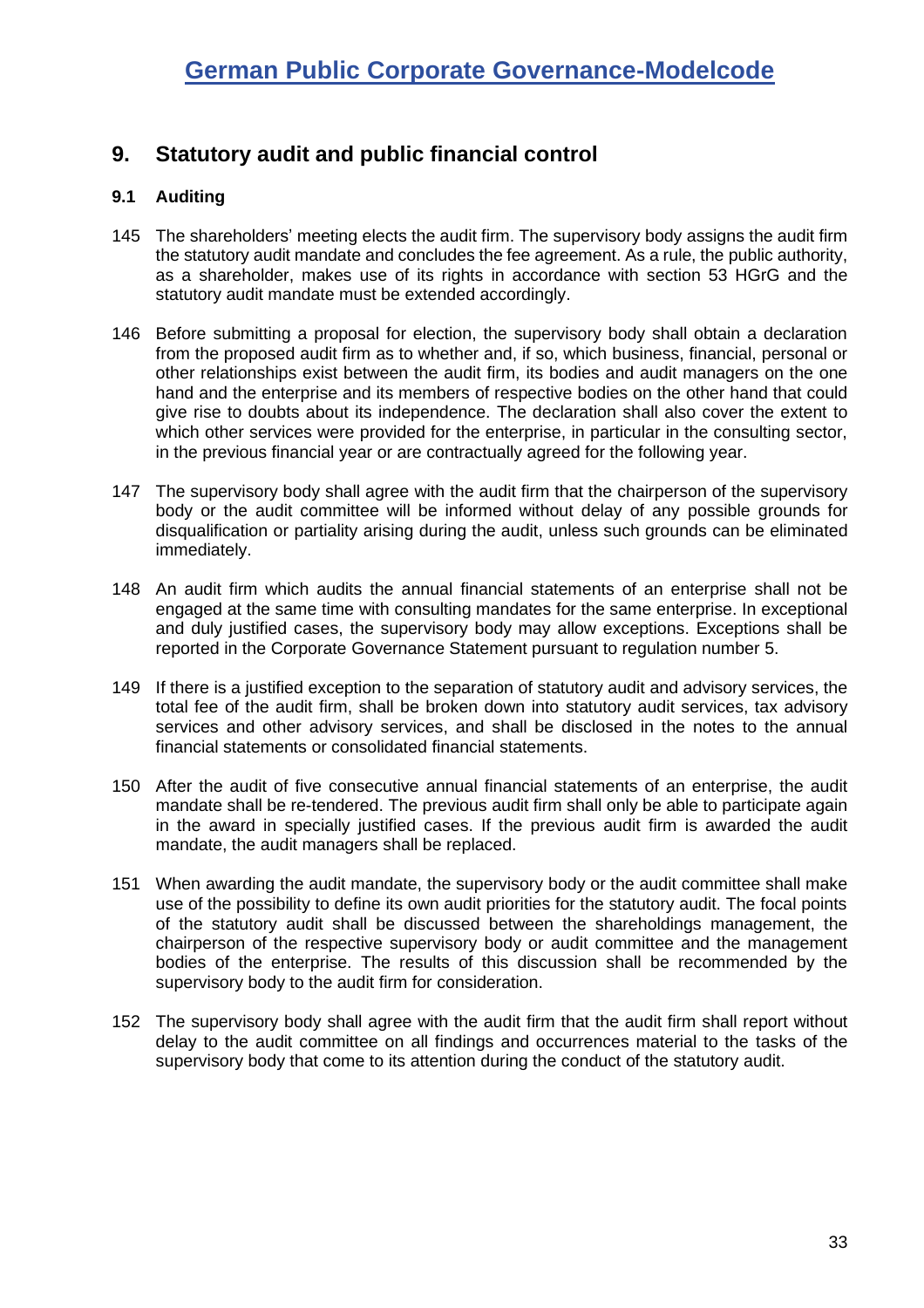- 153 As part of the statutory audit of the financial statements, it shall also be examined whether the Declaration of Compliance has been submitted and published as part of the Corporate Governance Statement pursuant to regulation number [5.](#page-10-1)
- 154 The supervisory body shall agree that the audit firm informs the audit committee or makes an appropriate note in the audit report if, during the performance of the statutory audit, it becomes aware of facts which show that the Declaration of Compliance issued by the management body and the supervisory body is incorrect.
- 155 The audit firm shall participate in the deliberations of the supervisory body or its committees on the annual financial statements and report on the main results of the audit.
- 156 If a management letter is prepared by the audit firm, it shall be submitted to the shareholdings management prior to the meeting of the supervisory body that decides on the annual financial statements.
- 157 As part of the regularity audit, the audit firm shall also prepare a report on the remuneration of the members of the management body with regard to compliance with the employment contracts (remuneration report).

#### <span id="page-33-0"></span>**9.2 Public financial control**

- 158 Courts of auditors or audit offices and municipal audit authorities audit whether the public authority and its representatives have properly fulfilled their obligations as shareholder.
- 159 Ensuring that the audit authorities of the public authority fulfil their tasks is also the guiding principle of the corporate bodies.
- 160 If the public authority owns possibly together with other public authorities the majority of the shares of an enterprise in a legal form under private law, the audit rights of the audit authorities of the public authority shall be anchored in the statutes of the enterprise.
- 161 In the case of enterprises in a legal form under private law, of which the public authority owns the majority of the shares or at least one quarter of the shares and together with other public authorities is entitled to the majority of the shares, an audit of the regularity of the management body in accordance with section 53 HGrG must generally be carried out in addition to the statutory audit under commercial law.
- 162 The unit responsible for the exercise of the shareholders' rights must ensure that the audit rights of the audit authorities of the public authority in accordance with section 54 HGrG are generally included in the statutes and, if applicable, other regulations of the enterprise.
- 163 In the case of enterprises in the legal form of a legal entity under public law, the special regulations under budgetary law must be complied with.
- 164 The audit authorities of the public authority shall also check whether the submission and publication of the Declaration of Compliance has taken place within the framework of the Corporate Governance Statement pursuant to regulation number [5.](#page-10-1)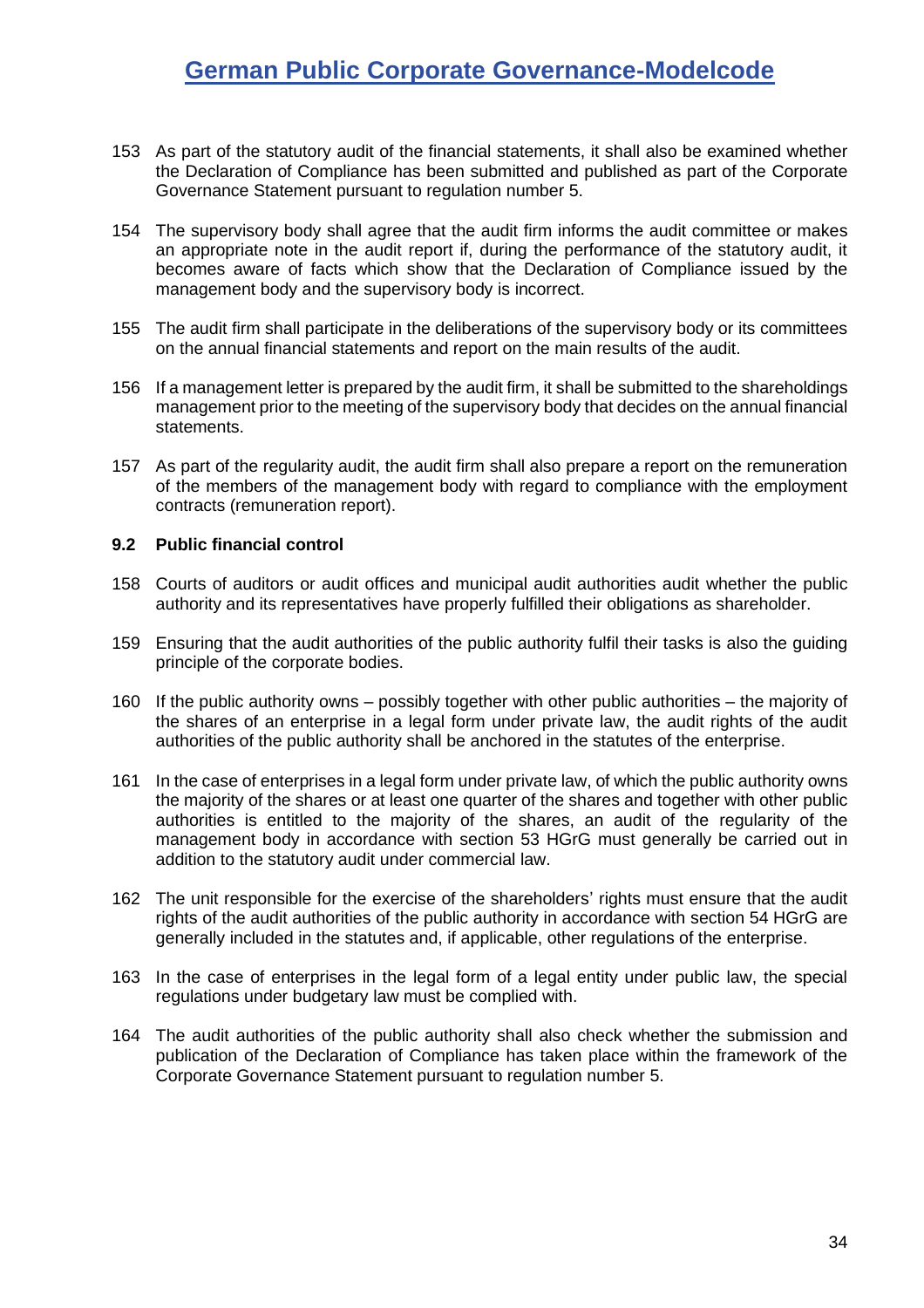165 The audit authorities of the public authority shall check whether the documents and information referred to in regulation number [166](#page-35-1) are accessible on the enterprise's website.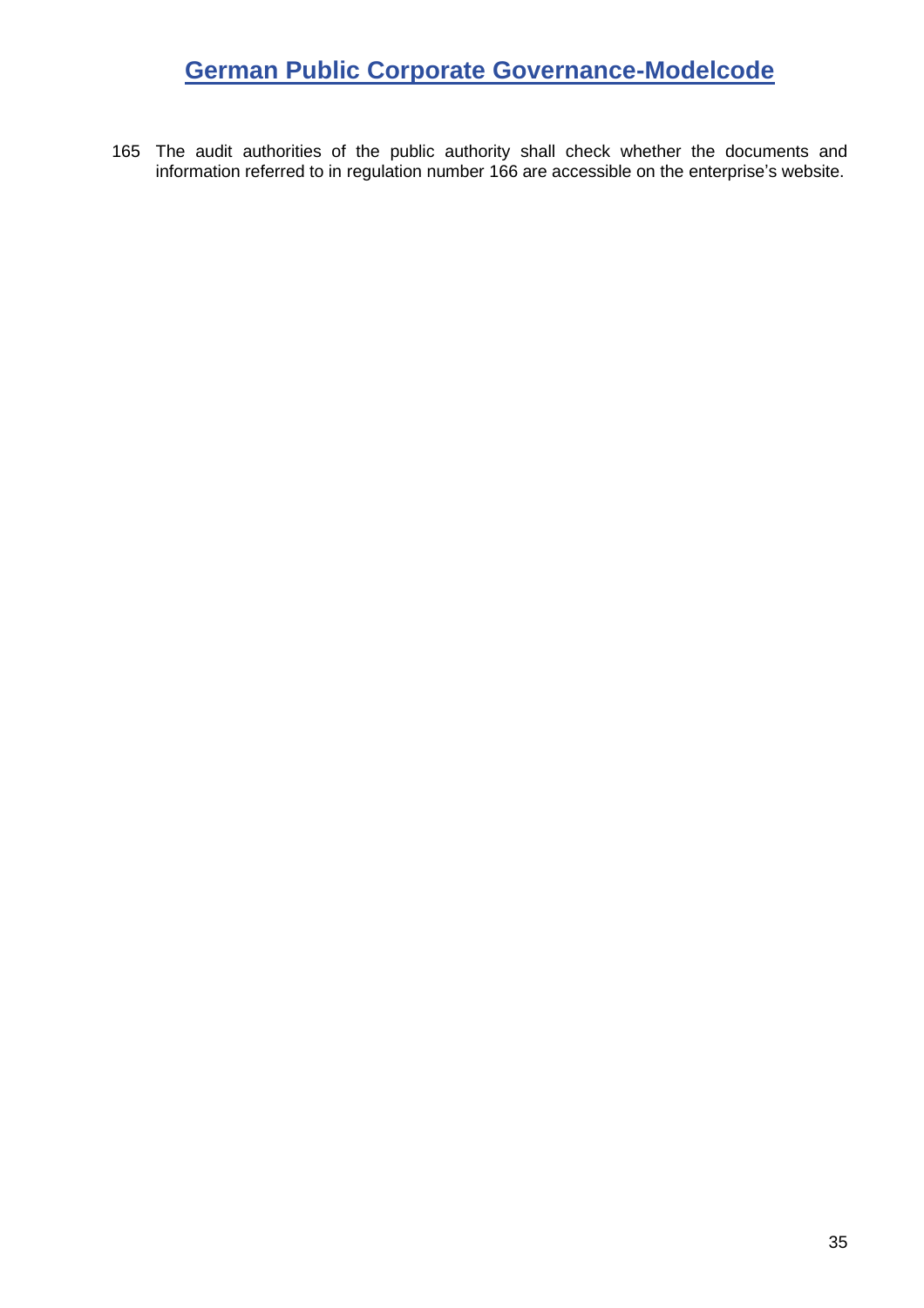### <span id="page-35-0"></span>**10. Transparency on the enterprise's homepage as a measure for proximity to the citizens and trust in public institutions**

<span id="page-35-1"></span>166 The following information of the enterprise shall also be accessible via its website:

- the statutes of the enterprise,
- the respective annual financial statements or consolidated financial statements including notes,
- the management report or the group management report (including the Corporate Governance Statement pursuant to regulation number [5,](#page-10-1) which also includes the Declaration of Compliance),
- *if no management report is published*, the Corporate Governance Statement pursuant to regulation number [5,](#page-10-1)
- a list of the enterprise's third-party enterprises in accordance with regulation number [138,](#page-30-1)
- the remuneration report in accordance with regulation number [90,](#page-23-0)
- the rules of procedure of the supervisory body in accordance with regulation number 38.
- the rules of procedure of the management body as set out in regulation number [95,](#page-24-3)
- the names and functions (*e.g. shareholder representative, employee representative*) of the members of the supervisory body and
- a complete and comprehensible presentation of the professional career of the members of the management body
- 167 The Corporate Governance Statement in accordance with regulation number [5](#page-10-1) shall be made permanently available to the public on the enterprise's website.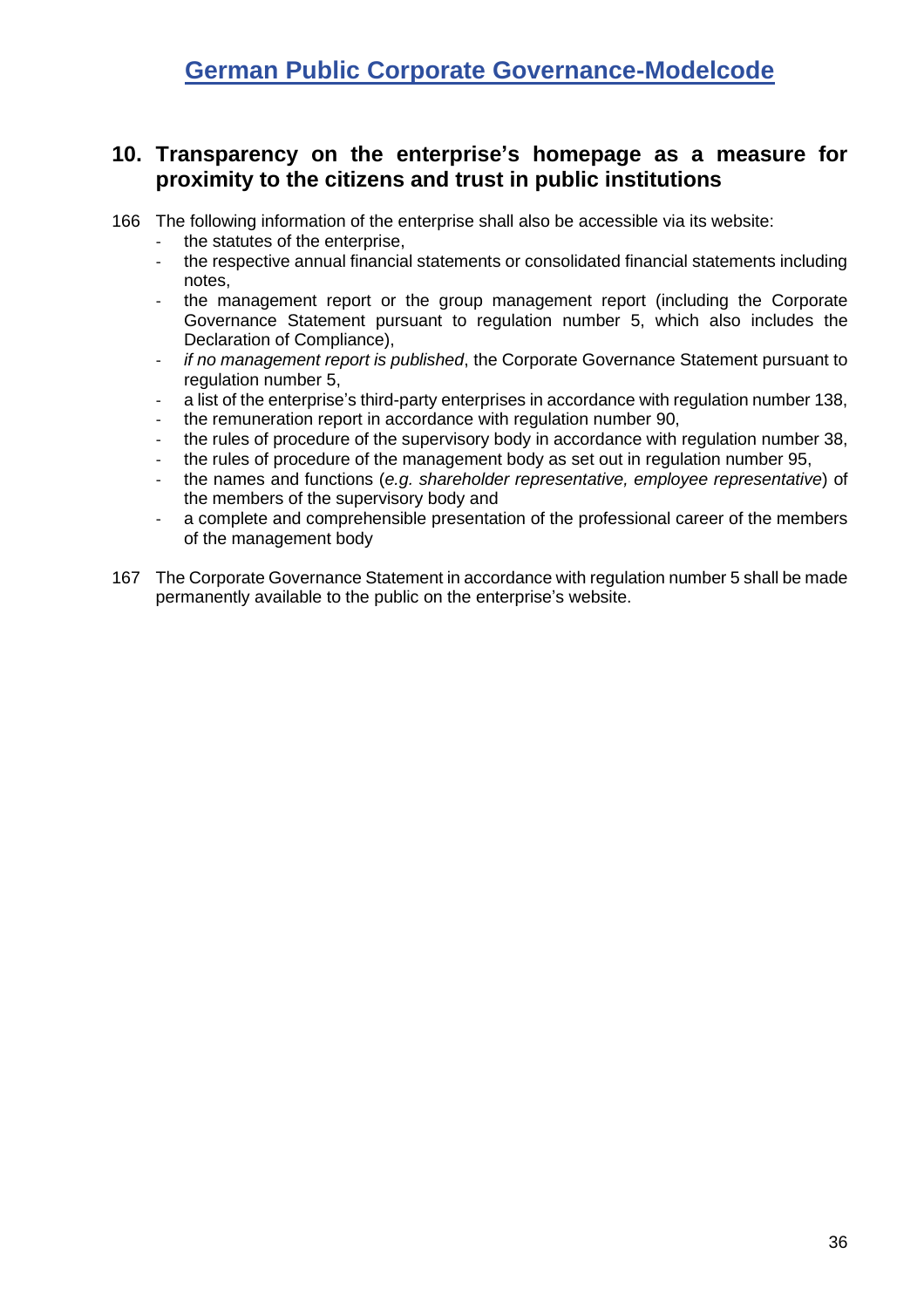# <span id="page-36-0"></span>**Annex I: List of abbreviations and legal register**

| Aktg Act on The German Stock Corporation (version of 17 July 2017 (BGBI. I p. 2446))   |
|----------------------------------------------------------------------------------------|
| AktG-E Draft law implementing the Second Shareholders' Rights Directive (ARUG II) (BT- |
| Drs. 19/9739 (2019))                                                                   |
| G-PCGMGerman Public Corporate Governance-Modelcode                                     |
| GmbHGAct relating to limited liability companies                                       |
| (version of 17 July 2017 (BGBI. I p. 2446))                                            |
| HGBCommercial Code (version of 8 July 2019 (BGBI. I p. 1002))                          |
| HGrG Budget Principles Act (version of 14 May 1898) August 2017 (BGBI. I p. 3122))     |
| IASInternational Accounting Standards                                                  |
| IASB International Accounting Standards Board                                          |
| <b>IDW PSAuditing standards of the Institute of Public Auditors in Germany</b>         |
| <b>IFRS</b> International Financial Reporting Standards                                |
| MitbestG Co-determination Act (version of 24 May 1898) April 2015 (BGBI. I S. 642))    |
| SDGs United Nations Sustainable Development Goals                                      |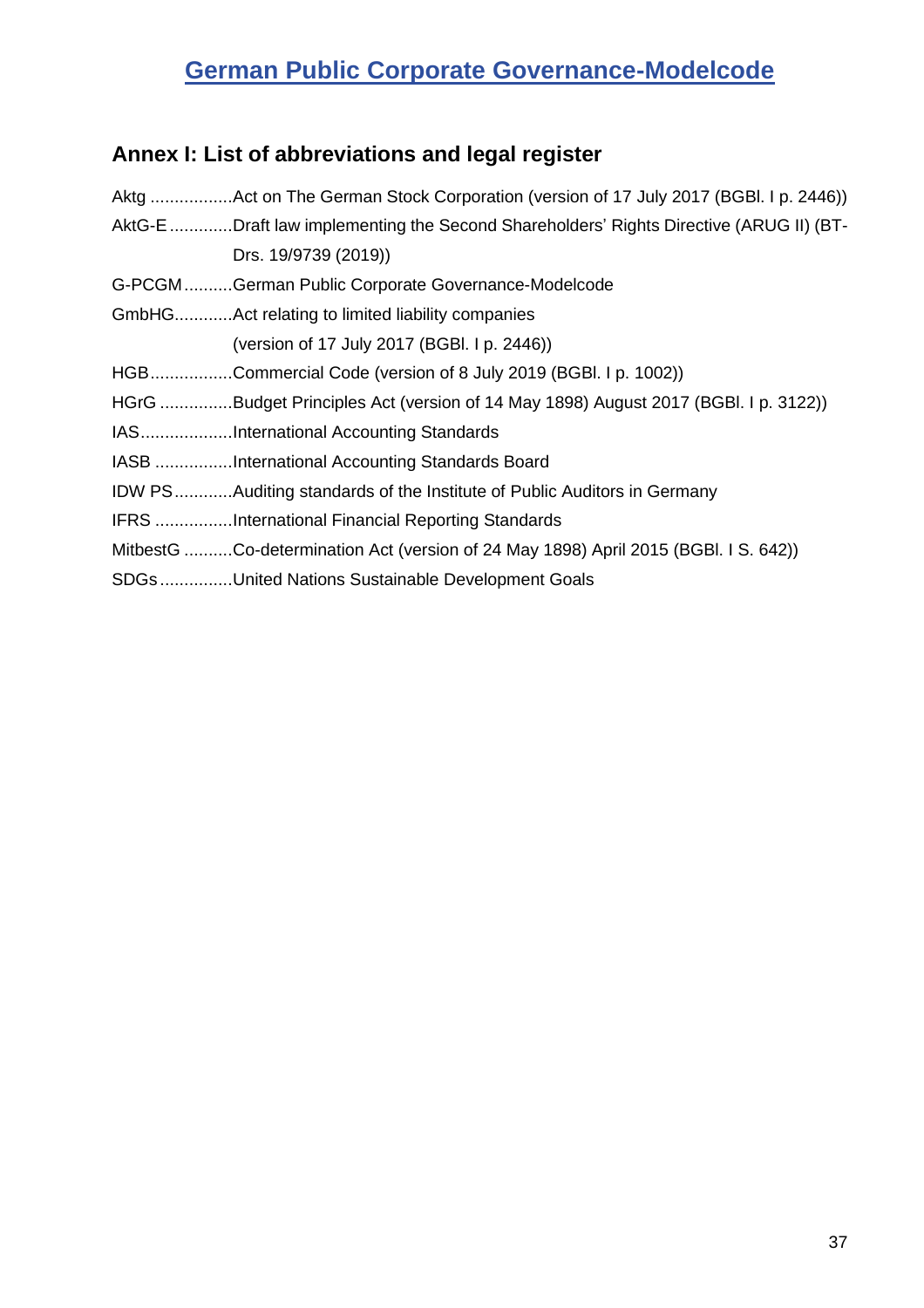### <span id="page-37-0"></span>**Annex II: Objectives and potentials of a public corporate governance code**

- Role-consistent behaviour among the actors involved,
- Adherence to predefined decision-making processes by the actors involved,
- Requirement-oriented mandate support,
- Clear standards and regulations for the steering of shareholdings and corporate governance/supervision,
- Clear definition of the role of the respective public authority as shareholder,
- Requirement-oriented exchange of information and requirement-oriented cooperation between SOEs and public administration,
- Good and responsible governance in SOEs,
- Cooperation between the supervisory body and the management body in accordance with requirements,
- Quality, efficiency and professionalism in public shareholdings management,
- Sustainable safeguarding of the public interest and an orientation of SOEs towards the public mandate,
- Achievement of objectives (effectiveness) and economy (efficiency) in the fulfilment of public tasks,
- Trust in politics, public administration and SOEs